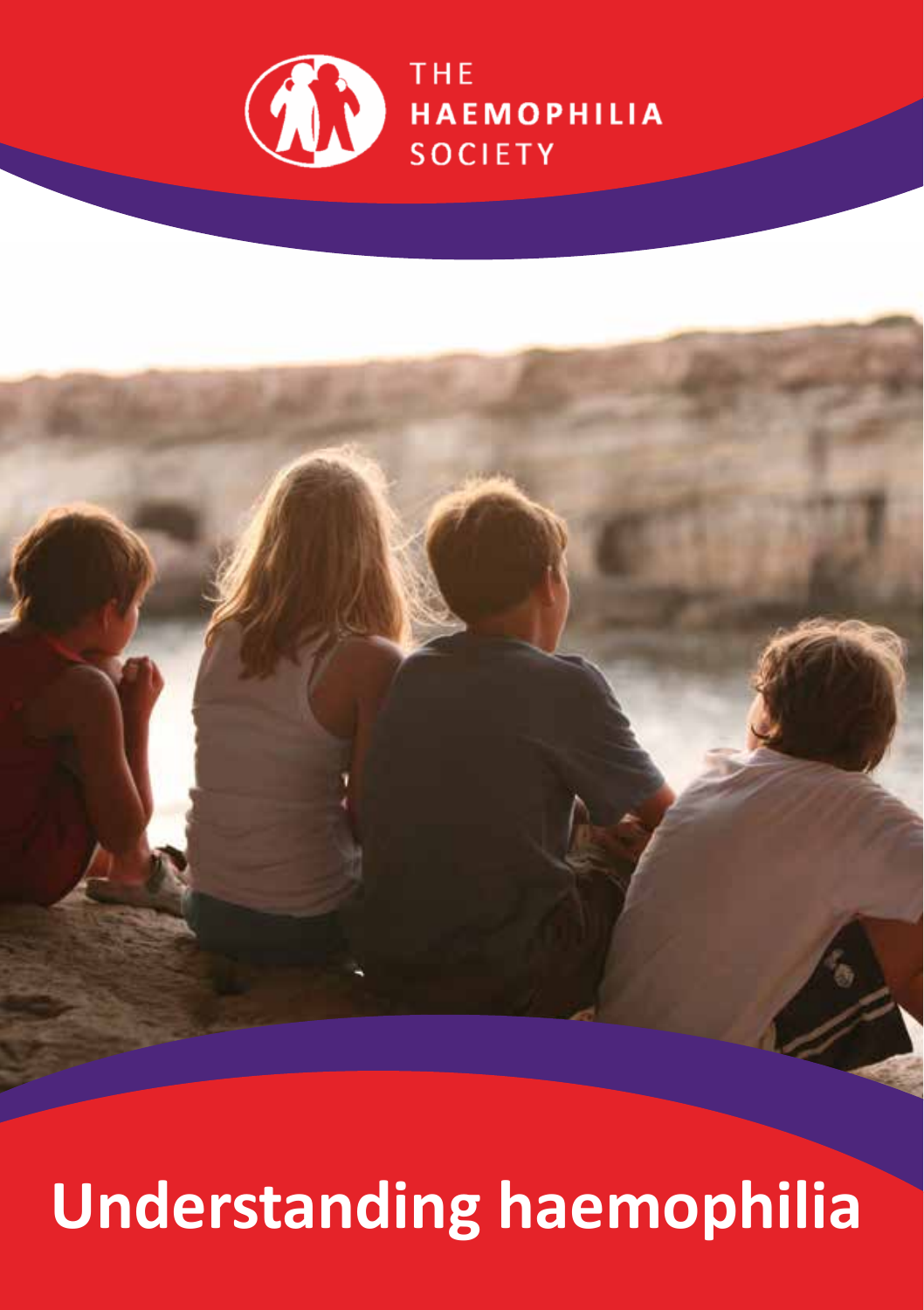## **Contents**

| Introduction                                                                                                                                                          | 3                                |
|-----------------------------------------------------------------------------------------------------------------------------------------------------------------------|----------------------------------|
| Haemophilia and your child                                                                                                                                            | 4                                |
| <b>What is haemophilia?</b><br>What causes haemophilia?<br>Can females have haemophilia?<br>Carriers<br>Who is affected by haemophilia?<br>How severe is haemophilia? | 5<br>5<br>6<br>8<br>9<br>9       |
| Signs and symptoms of haemophilia                                                                                                                                     | 11                               |
| How is haemophilia diagnosed?<br>Diagnosis<br>Treatment<br>Port-a-cath<br>Managing joint bleeds with PRICE<br>Gene therapy                                            | 14<br>14<br>16<br>19<br>19<br>21 |
| <b>Possible complications of haemophilia</b><br>Inhibitors<br>Joint damage                                                                                            | 22<br>22<br>22                   |
| <b>Medical and dental treatment</b><br>Surgery<br>Circumcision<br>Dental care<br><b>Medicines</b><br>Vaccinations<br>Bleeding disorder card                           | 23                               |
| Living with haemophilia<br>Sport and exercise<br>School, college and work<br>Travel                                                                                   | 26<br>27<br>28<br>29             |
| <b>Pregnancy and haemophilia</b>                                                                                                                                      | 30                               |
| <b>Glossary of terms</b>                                                                                                                                              | 32                               |
| <b>About The Haemophilia Society</b>                                                                                                                                  | 33                               |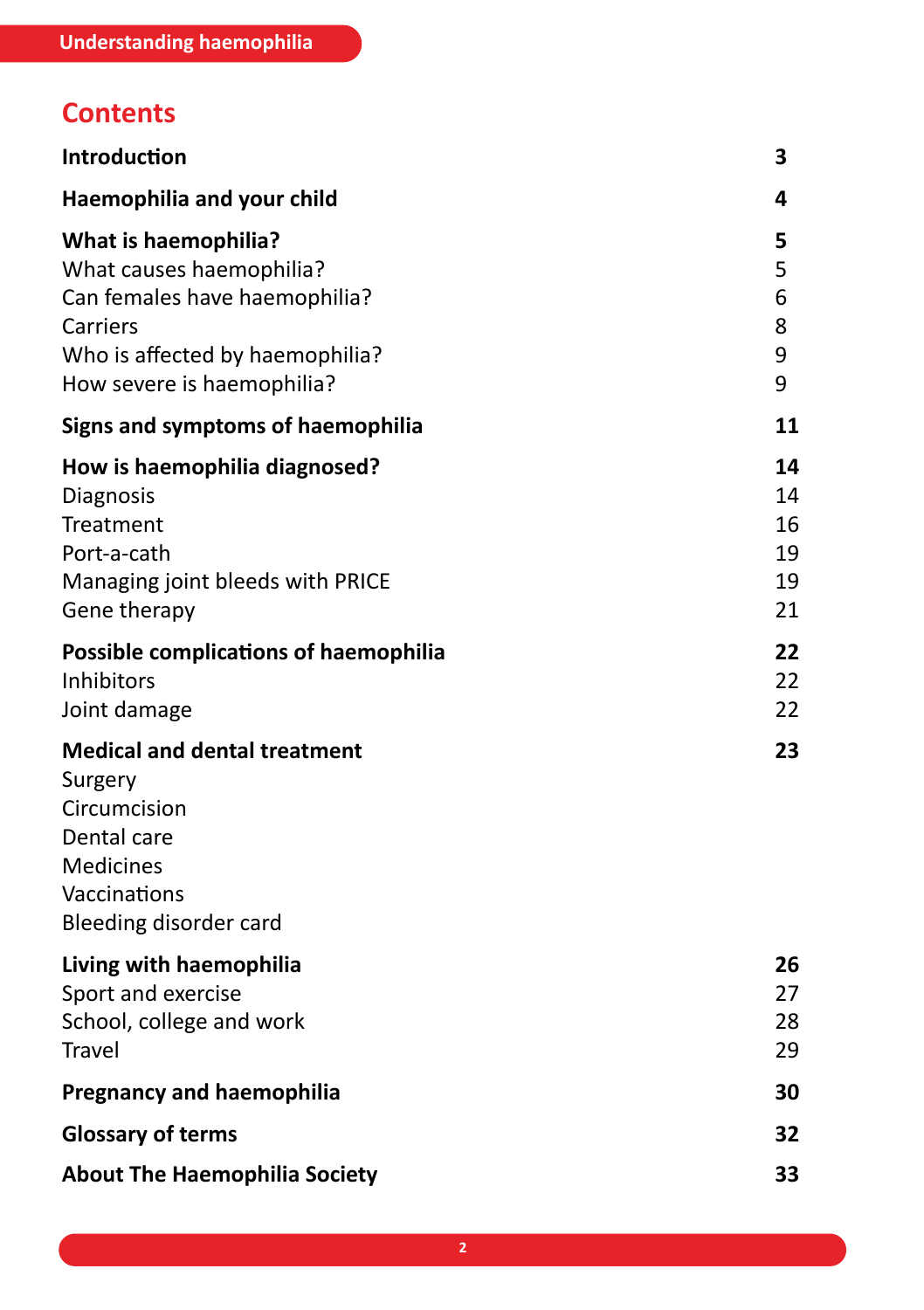## **Introduction**

This booklet is about haemophilia A and B. It gives a general overview of haemophilia and information on diagnosing, treating and living with the condition that we hope will answer your main questions. It has been written for people directly affected by haemophilia and for anyone interested in learning about haemophilia.

If you are a parent and your child has recently been diagnosed with haemophilia you may be feeling quite overwhelmed. Remember, you're not alone and many families are facing the same concerns and issues. Please do get in touch – we have lots of support and information available as well as services for parents and children. You can find out more via our website or Facebook pages, by emailing **info@haemophilia.org.uk** or calling us on **020 7939 0780**.

The outlook is now the best it has ever been for people with haemophilia in the UK. Scientific advances in understanding haemophilia have led to the development of effective treatment. Modern treatment allows children to grow up with the opportunity of a good quality of life and every prospect of fulfilling their potential.

**Each person with haemophilia has their own experience with the disorder. What happens with your child may be different to another child's experience.**

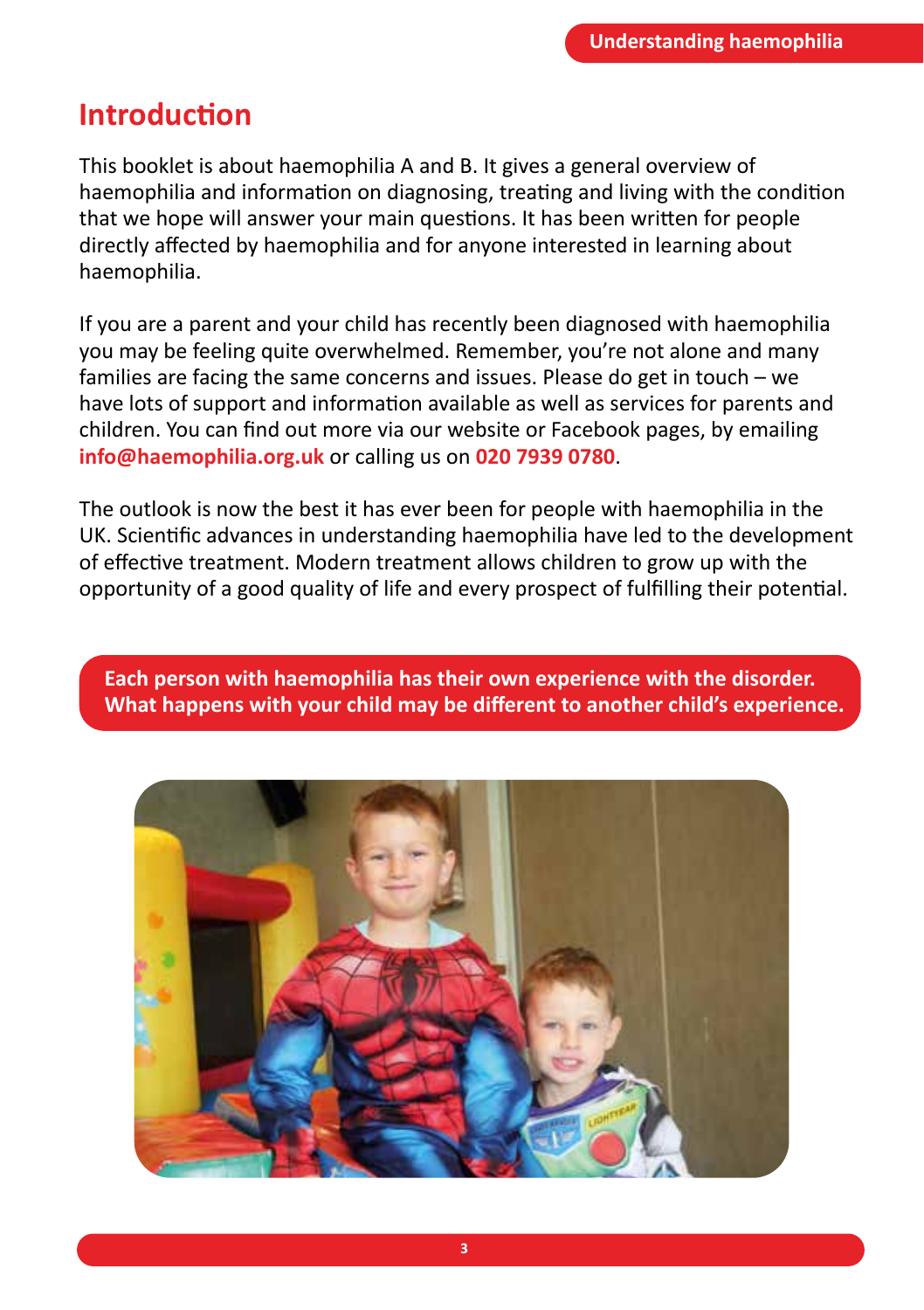## **Haemophilia and your child**

Having just found out your child has haemophilia can leave you feeling shocked and overwhelmed. You may experience many different feelings, including worry and sadness, and you may wonder how you will cope. There's also a lot of information to take in, often all at the same time, about their condition and treatment. You may find it useful to write down questions that you want to ask at your next haemophilia centre appointment.

Your haemophilia team know that this learning takes time and will help you to prioritise the most important information. For example, at first you really need to know the main signs of bleeding that you should be looking out for and who to contact for advice, day and night. With time and experience you will soon learn to recognise the signs of bleeding and judge what to do, though the haemophilia team is always there to offer support.

Because haemophilia is rare, you and your child may feel isolated and alone and it can be helpful to be put in touch with others in a similar situation. It's important to hold onto the fact that with modern treatment a child with haemophilia has every chance of growing up as an active, fit child who can participate fully in family, school and working life. It's also important to remember that your child's siblings can feel they aren't getting as much attention, and can become distressed, angry or isolated, so they need to feel included and able to have time with you too.

It's natural to want to protect your child as much as possible, especially when they are very young. But letting them find their own boundaries, within reasonable limits, is essential for building their self-esteem. Most parents find they become more relaxed over time as they learn more about haemophilia and become more confident in managing it effectively.

Brothers and sisters should be included in discussions about haemophilia and trips to the centre. This makes haemophilia less scary for them too, which is important when thinking about home therapy. Sisters may also be carriers and having a good experience with their brother's haemophilia may help them when they come to think about having children themselves.

Call your haemophilia centre if you have any concerns about your child. Make sure you:

- have the contact numbers in your phone
- give the contact information to others involved with your child's care.

**No matter what type of concern or question you have for your haemophilia team no question is irrelevant or stupid.**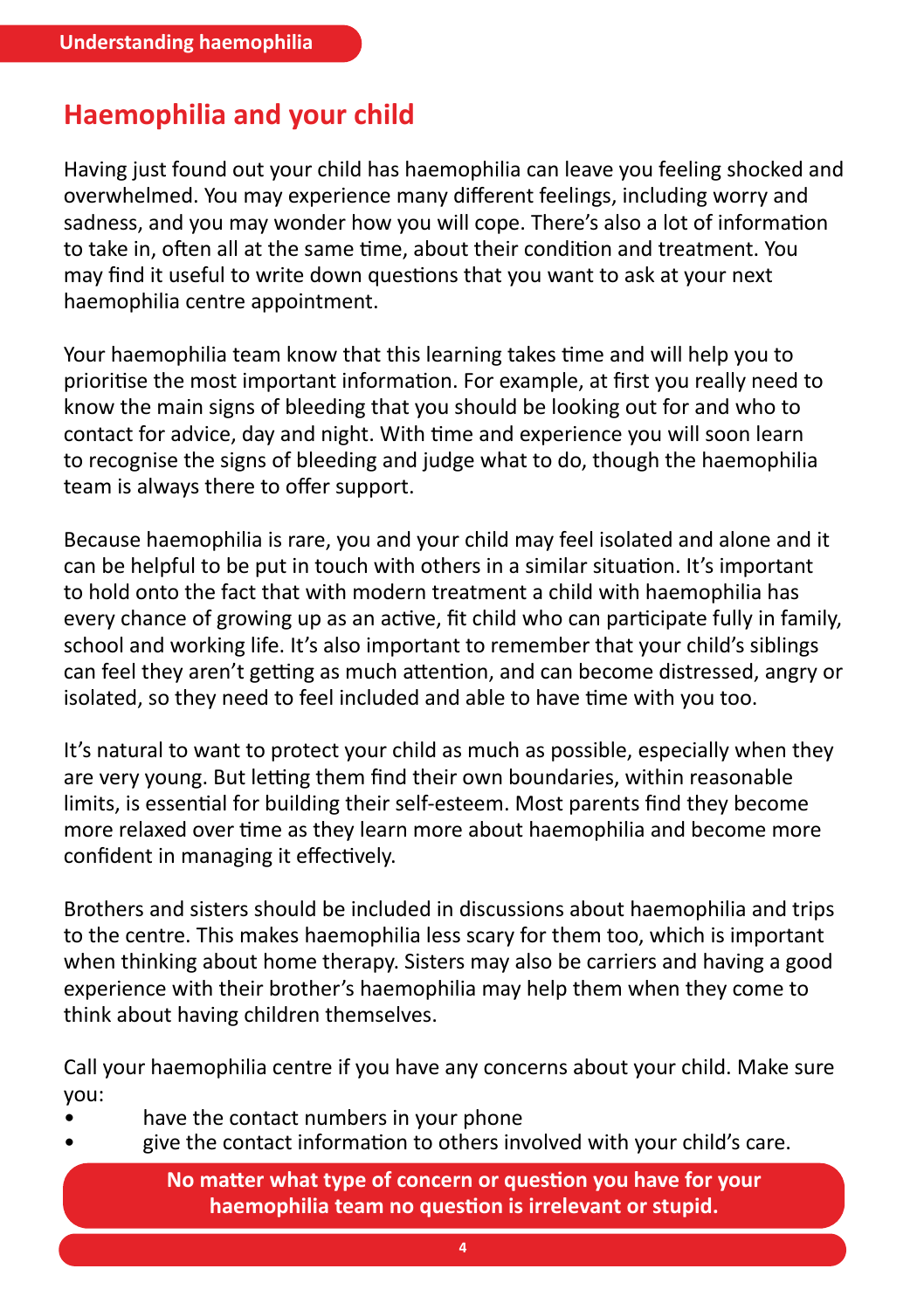## **What is haemophilia?**

Haemophilia is a lifelong inherited bleeding disorder. In haemophilia one of the clotting factor proteins important for blood clotting is either partly or completely missing. People with haemophilia take longer than normal for bleeding to stop. They may have bleeding into joints and muscles without having had an injury, so treatment is aimed at reducing spontaneous bleeding.

There are two types of haemophilia:

- haemophilia A is a deficiency of factor VIII (8)
- haemophilia B (also known as Christmas Disease) is a deficiency of factor IX (9).

Both types of haemophilia have the same symptoms and are inherited in the same way, though treatment is different depending on which clotting factor is missing. Specialist blood tests are needed to measure the clotting factors to show whether factor VIII or factor IX is affected and how much is missing.

#### **What causes haemophilia?**

Haemophilia is an inherited condition. The genes responsible for producing factor VIII and IX are on the X chromosome.

#### **What is a chromosome?**

Each cell of the body contains structures called chromosomes. A chromosome is a long chain of chemicals known as DNA. This DNA is arranged into hundreds of units called genes that hold the instructions for making proteins such as clotting factors and such things as the colour of a person's eyes.

Each cell contains 46 of these chromosomes arranged in 23 pairs. One pair is known as the sex chromosomes because they determine a person's sex.

Females have two copies of the X chromosome and males have one X chromosome and one Y chromosome. The mother produces an egg containing one X chromosome. The father produces sperm, which could contain either an X or a Y chromosome. If the father contributes his X chromosome, a girl is conceived. If he contributes his Y chromosome, a boy is conceived.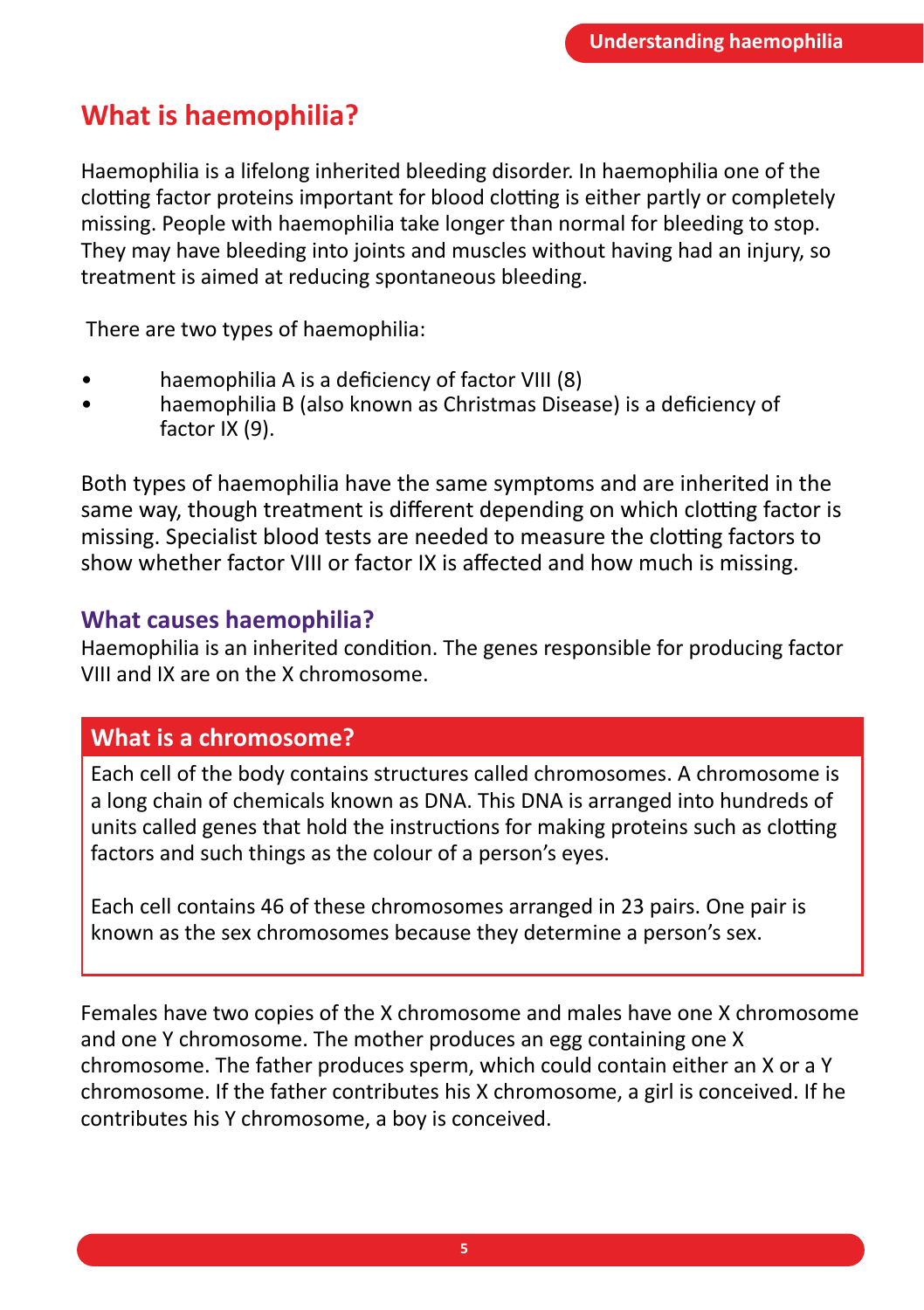If a man has an altered haemophilia gene on his X chromosome, then he will be affected with haemophilia. If a female has an altered haemophilia gene on only one of her X chromosomes, then she is known as a carrier.

The term carrier can be misleading because some females who are carriers of haemophilia may have significantly reduced factor levels, which means they have a mild form of haemophilia themselves. You may hear doctors use the term heterozygote instead of carrier. The pattern of inheritance is known as sex- or X-linked recessive.

In some cases of haemophilia there is no known family history. This may be because the alteration to the haemophilia gene is new, known as a spontaneous mutation, or that no affected males have been known in the family.

#### **Can females have haemophilia?**

Females **can** also be affected with haemophilia. Many females often don't show symptoms of haemophilia. Some females who are carriers of haemophilia have reduced factor levels, which means they have a form of haemophilia themselves.

They can also have symptoms such as frequent and prolonged nosebleeds, heavy or prolonged periods (menorrhagia), prolonged bleeding from cuts and easy bruising.

**Symptomatic females should be defined as having haemophilia of a specified severity, like males with haemophilia.**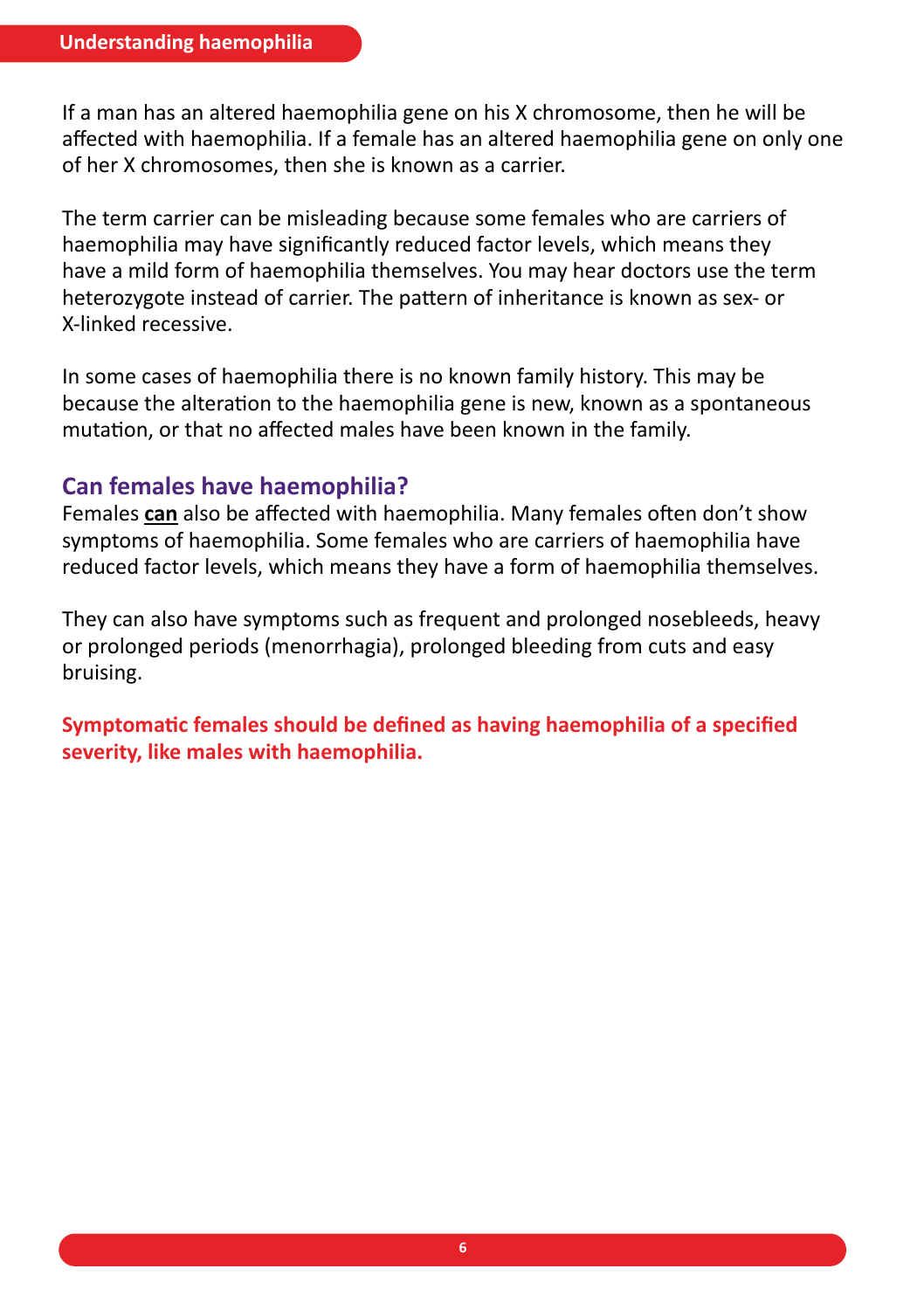

# X-linked recessive inheritance



| <b>Summary of inheritance chances</b>                                         |                                           |
|-------------------------------------------------------------------------------|-------------------------------------------|
| Chance of a carrier having a son with                                         | Each of her sons will have a 50% (1 in 2) |
| haemophilia                                                                   | chance of having haemophilia              |
| Chance of a carrier having a <b>daughter</b>                                  | Each of her daughters will have a 50%     |
| who is a carrier                                                              | (1 in 2) chance of being a carrier        |
| Chance of a man with haemophilia                                              | None – unless the mother of his son is    |
| having a son with haemophilia                                                 | a carrier                                 |
| Chance of a man with haemophilia<br>having a <b>daughter</b> who is a carrier | All his <b>daughters</b> will be carriers |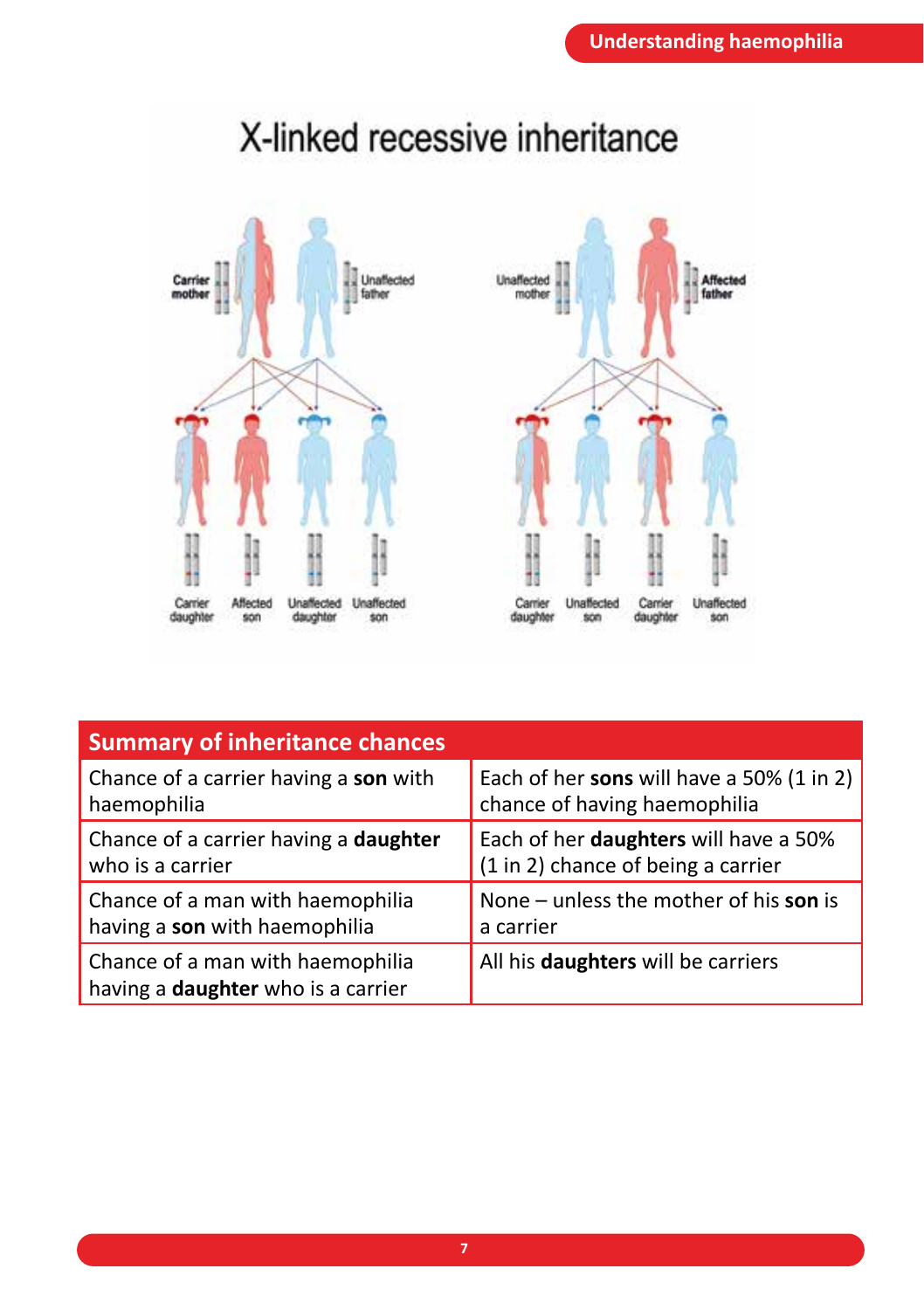| Who might be a carrier of haemophilia?                                                                                                                                                                                                                                     |                                                                                                                                |  |
|----------------------------------------------------------------------------------------------------------------------------------------------------------------------------------------------------------------------------------------------------------------------------|--------------------------------------------------------------------------------------------------------------------------------|--|
| <b>Obligate carriers</b>                                                                                                                                                                                                                                                   | <b>Possible</b>                                                                                                                |  |
| Any biological daughter of a father with<br>haemophilia                                                                                                                                                                                                                    | Any biological daughter, sister,<br>mother, maternal grandmother, aunt,<br>niece or female cousin of a carrier of              |  |
| Any biological mother of a child with                                                                                                                                                                                                                                      | haemophilia                                                                                                                    |  |
| haemophilia who also has at least one<br>other family member with haemophilia<br>(brother, maternal grandfather, uncle,<br>nephew, or male cousin) or who is a<br>known carrier of haemophilia (mother,<br>sister, maternal grandmother, aunt,<br>niece, or female cousin) | A biological mother of a child with<br>haemophilia and no known family<br>history of haemophilia or carriers of<br>haemophilia |  |
| Any biological mother of two or more<br>children with haemophilia                                                                                                                                                                                                          |                                                                                                                                |  |

#### **Carriers**

A proportion of females will have low levels of factor VIII or IX which can result in mild, moderate or even severe haemophilia in rare instances.

It shouldn't be assumed that a female who has grown up with a father with haemophilia understands that she is a carrier, or that a sister or cousin of a male with haemophilia is aware that she might be a carrier. As they grow up females need to be given information relevant to their age using language they can understand.

There are two different types of blood testing for haemophilia carriers. There are also different issues involved in deciding when they should be done.

#### **Testing factor VIII or factor IX levels**

This test is done to find out if a female has a low factor level and will therefore tend to bleed more than normal. This is important information for her own health and safety if she has an accident or needs an operation. She can then have the right advice and treatment to prevent bleeding. It's also helpful to know before she starts her periods so that advice and support can be in place if she has heavy periods.

Testing the factor level is therefore recommended for all females who are or may be carriers. A low factor level on its own suggests that a female may be a carrier, but the test doesn't show genetically whether or not she is.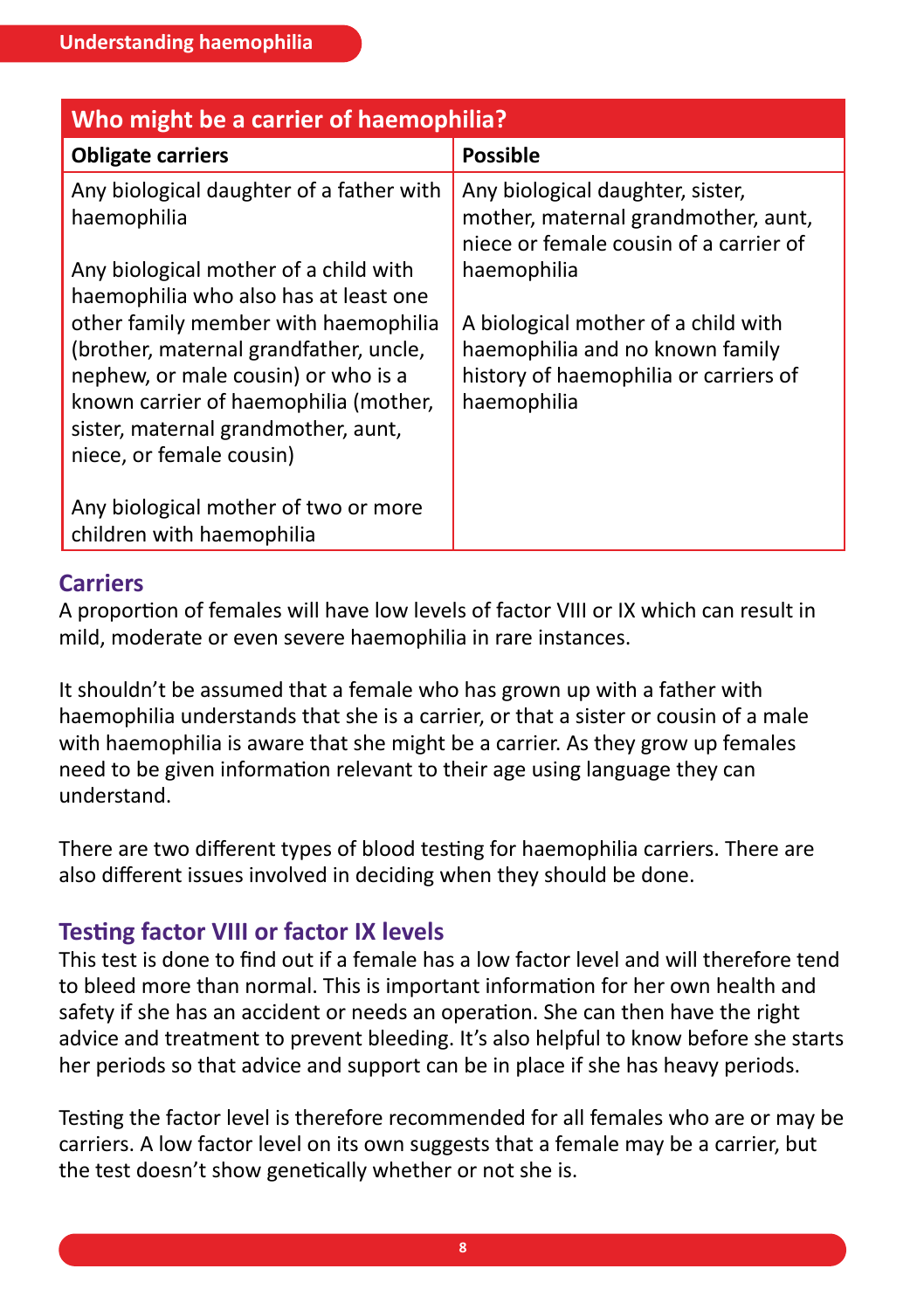Likewise, a normal level doesn't mean that a female isn't genetically a carrier. Until the factor level test is done it should be assumed that a female may have a low factor level and any doctor consulted should be told this as action may need to be taken when having surgery or with a major injury.

#### **Tests to find out if a girl or woman is a carrier**

In most cases the type of alteration in the haemophilia gene that has caused haemophilia in any family can be found by examining the DNA in a person with haemophilia. This then makes it possible to see whether a related female carries the same gene alteration. If the alteration is found, then she is a carrier.

Unlike factor testing, it's less clear when this test should be done. Views differ on the advantages and disadvantages of knowing at an early age. This is an issue that should be discussed with the haemophilia team. However, it is important for young females to know before pregnancy.

#### **Who is affected by haemophilia?**

Haemophilia A affects about 1 in 5,000 of the male population. Haemophilia B is rarer, affecting around 1 in 30,000 of the male population. Around 30-50% of females who are carriers may have milder forms of haemophilia. Haemophilia affects people of all ethnic origins and from all parts of the world.

#### **How severe is haemophilia?**

Haemophilia is classed as severe, moderate or mild depending on how much clotting factor is missing. The level of factor VIII or factor IX in the blood is measured by a specialist laboratory. In general, the lower the level, the more bleeding problems the affected person will have without treatment.

The clotting factor level will be about the same from one generation to the next. So, the daughters of a man with severe haemophilia will all carry the gene for severe. It won't change to mild or moderate. The same goes for men with mild and moderate haemophilia. Their children will all carry the same level.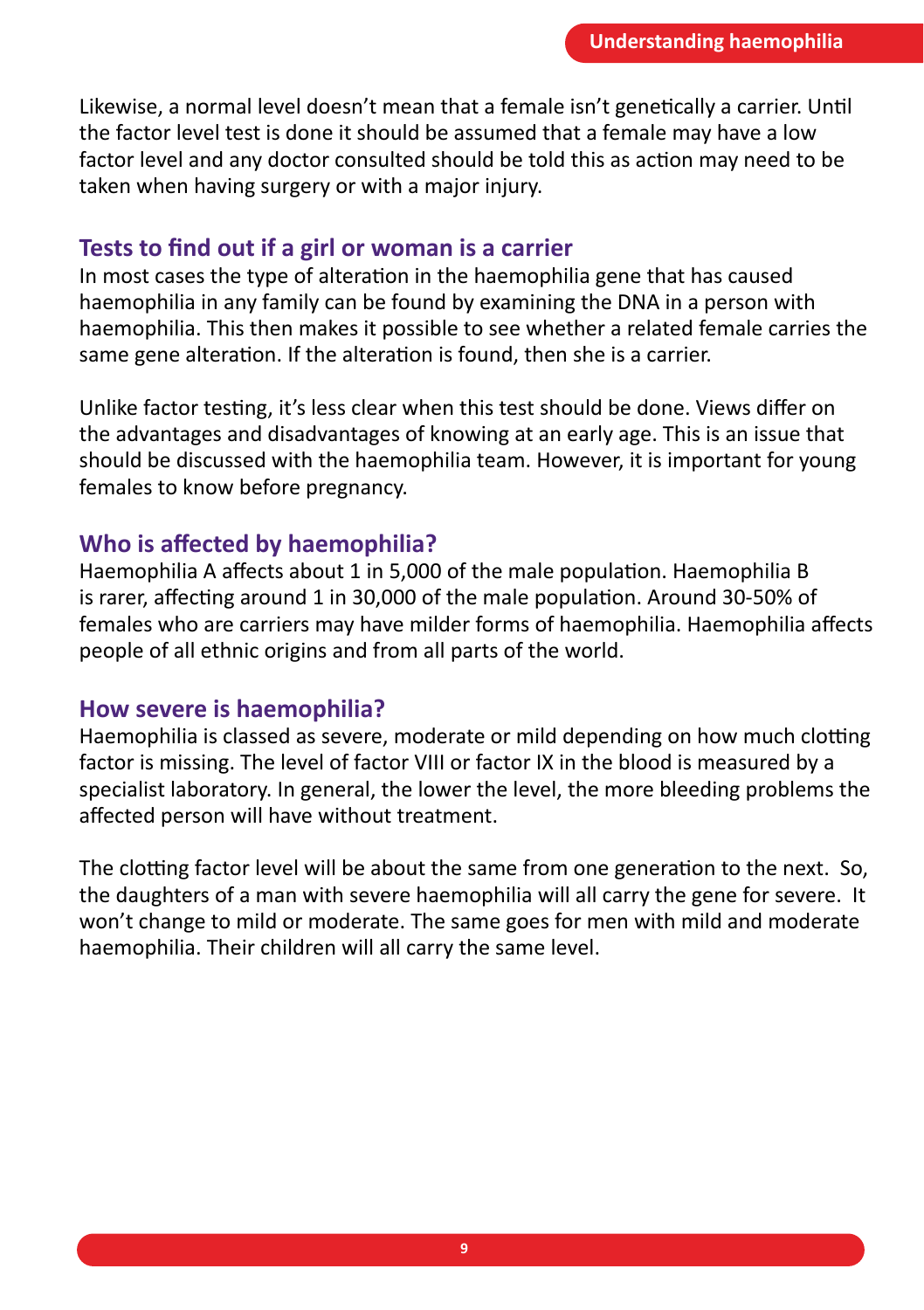| <b>Classification</b> | <b>Level of factor VIII or</b><br>factor IX in the blood<br>(normal: 50 to 150%) | <b>Typical bleeding</b><br>tendency                                                                                                                                                                                                                                                                                                                                                                                               |
|-----------------------|----------------------------------------------------------------------------------|-----------------------------------------------------------------------------------------------------------------------------------------------------------------------------------------------------------------------------------------------------------------------------------------------------------------------------------------------------------------------------------------------------------------------------------|
| Severe                | Less than 1% of normal<br>level                                                  | Easy bruising including<br>from mouth and nose<br>Bleeding into joints and<br>muscles, which can be<br>without obvious cause<br>• Bleeding after dental or<br>surgical procedures or<br>injuries including minor<br>bumps and knocks                                                                                                                                                                                              |
| Moderate              | 1 to 5% of normal level                                                          | • Easy bruising<br>• Bleeding because of<br>minor injury<br>• Occasional spontaneous<br>bleeding<br>• Likely to have problems<br>after having dental or<br>surgical procedures and/<br>or a bad injury                                                                                                                                                                                                                            |
| Mild                  | Over 5% of normal level                                                          | • Easy bruising<br>• Bleeding usually only<br>occurs following injury,<br>surgical or dental (tooth<br>extraction) procedur<br>Might never have a<br>$\bullet$<br>bleeding problem<br>requiring medical<br>attention<br>• Might not be diagnosed<br>until later in life if not<br>playing contact sports or<br>have not had any injuries<br>or operations<br>Females may also have<br>heavy or prolonged<br>periods (menorrhagia) |

**By understanding the severity of your child's haemophilia and their pattern of bleeding, over time you will know what is likely to cause bleeds, how they will affect them and how best to help.**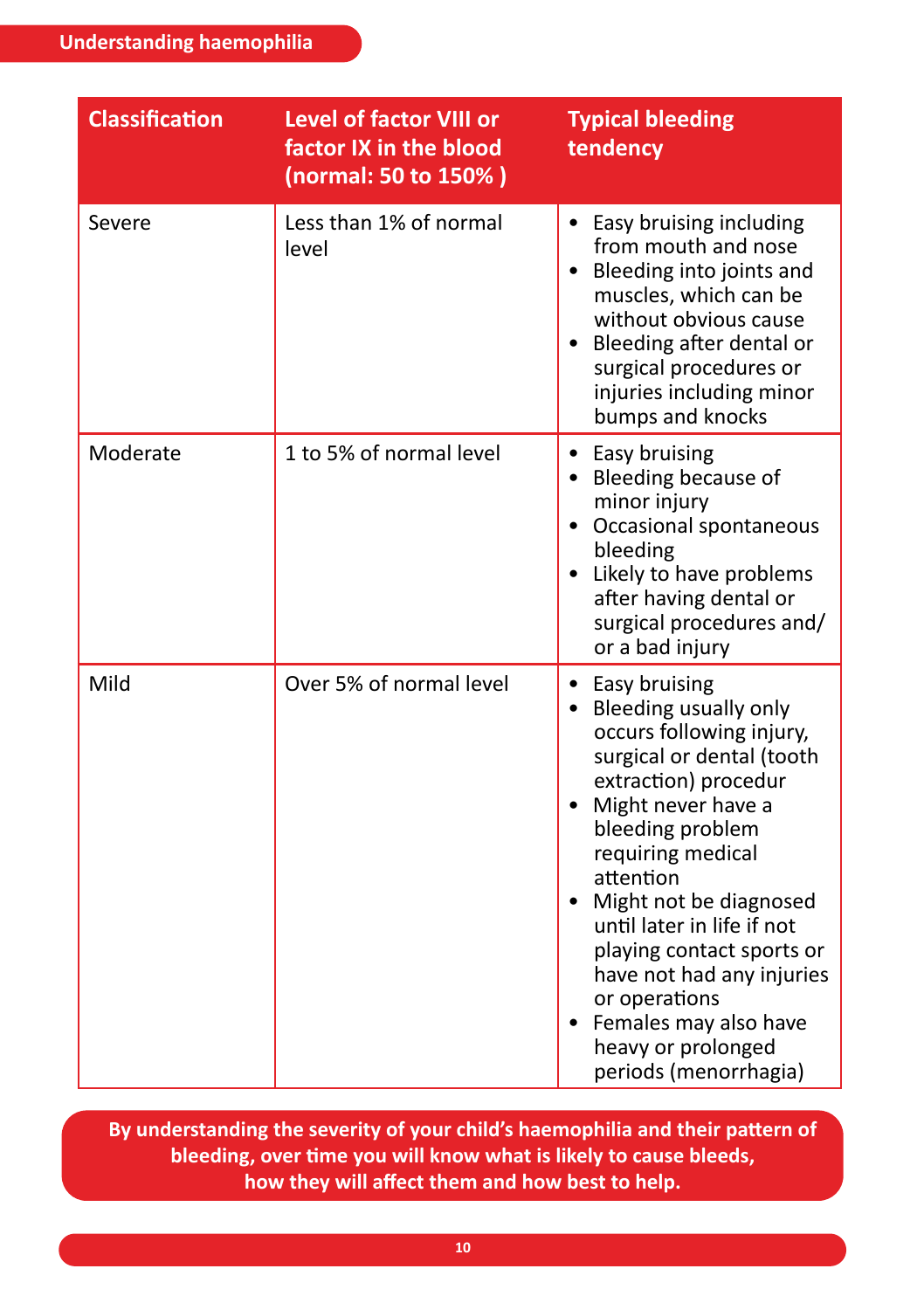## **Signs Signs and symptoms of haemophilia**

People with haemophilia don't cut more easily or bleed more quickly than normal. They do bleed for longer.

#### **Cuts and scratches**

In most cases minor cuts and scratches aren't a problem. A little pressure is usually enough to stop the bleeding.

#### **Bruises**

Bruises are common when children start to crawl or walk. They may get bruises on their knees and elbows as they progress to crawling and standing, or if they fall or roll onto a hard toy or surface.

Once they begin to stand and walk, they may get bruising on their buttocks if they fall or sit down suddenly. The bruises may look serious, but they don't usually need any treatment. However, if the bruise is swelling and painful then treatment may be helpful (see Joints and muscles below).

#### **Prolonged bleeding**

People with haemophilia commonly have prolonged bleeding following larger cuts or minor surgery such as having a tooth out or a circumcision. This can last for several days. There's no reason why anyone with haemophilia shouldn't have surgery with the correct treatment.

#### **Joints and muscles**

In severe haemophilia the main problem is internal bleeding into joints and muscles. We all damage our tissues in small ways in the activities of everyday life and most people repair that damage automatically.

With severe haemophilia, the tiny breaks in the blood vessels in joints and muscles may continue to bleed. These bleeds are sometimes described as 'spontaneous' because it's impossible to identify an obvious reason such as a bump or a fall.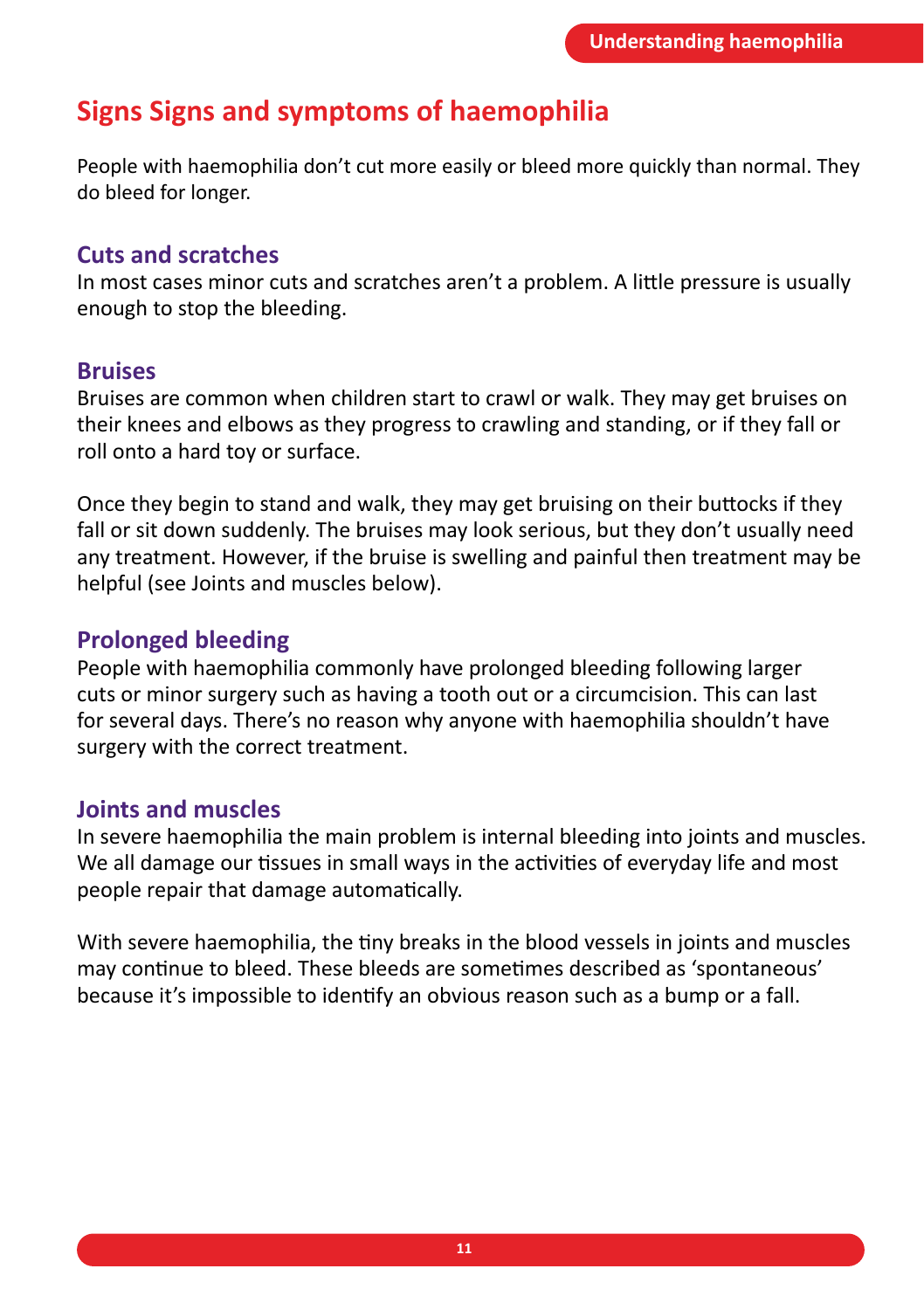Small children may not be able to describe their pain, so some signs to watch for include:

- crying
- favouring a limb a baby may hold their bottle with the opposite hand from usual; a toddler may use their opposite hand to eat
- irritability
- refusing to walk they may not want to move or may walk trying to avoid putting weight on the affected leg

Older children may describe:

- discomfort
- difficulty moving
- pain
- stiffness
- swelling
- tingling inside the joint
- warmth

#### **Joint bleeding**

- Knees, ankles and elbows are most affected.
- Usually starts by feeling stiff, tingly, bubbly or warm these sensations are felt before there are any external signs.
- Becomes increasingly painful as the joint fills up with blood.
- May become swollen, warm and difficult to straighten.

Bleeding into the joint has a damaging effect on the joint. Once a joint becomes damaged bleeding may occur more frequently and damage can be permanent. This is known as a target joint.

#### **Muscle bleeding**

- An affected arm or leg may become swollen, tender and painful.
- Bruising near the surface may not be obvious at first.
- In deeper muscles swelling can press on nerves or arteries causing numbness and pins and needles. This needs urgent treatment and medical attention as there is a risk of permanent damage.
- May also happen to someone after an accident or sporting injury.
- May not be noticed or be uncomfortable at first.

#### **Blood in the urine**

Blood in the urine may be red or brown. It may go away with drinking plenty of fluid. However, it may be a sign of infection and treatment may be needed to stop the bleeding.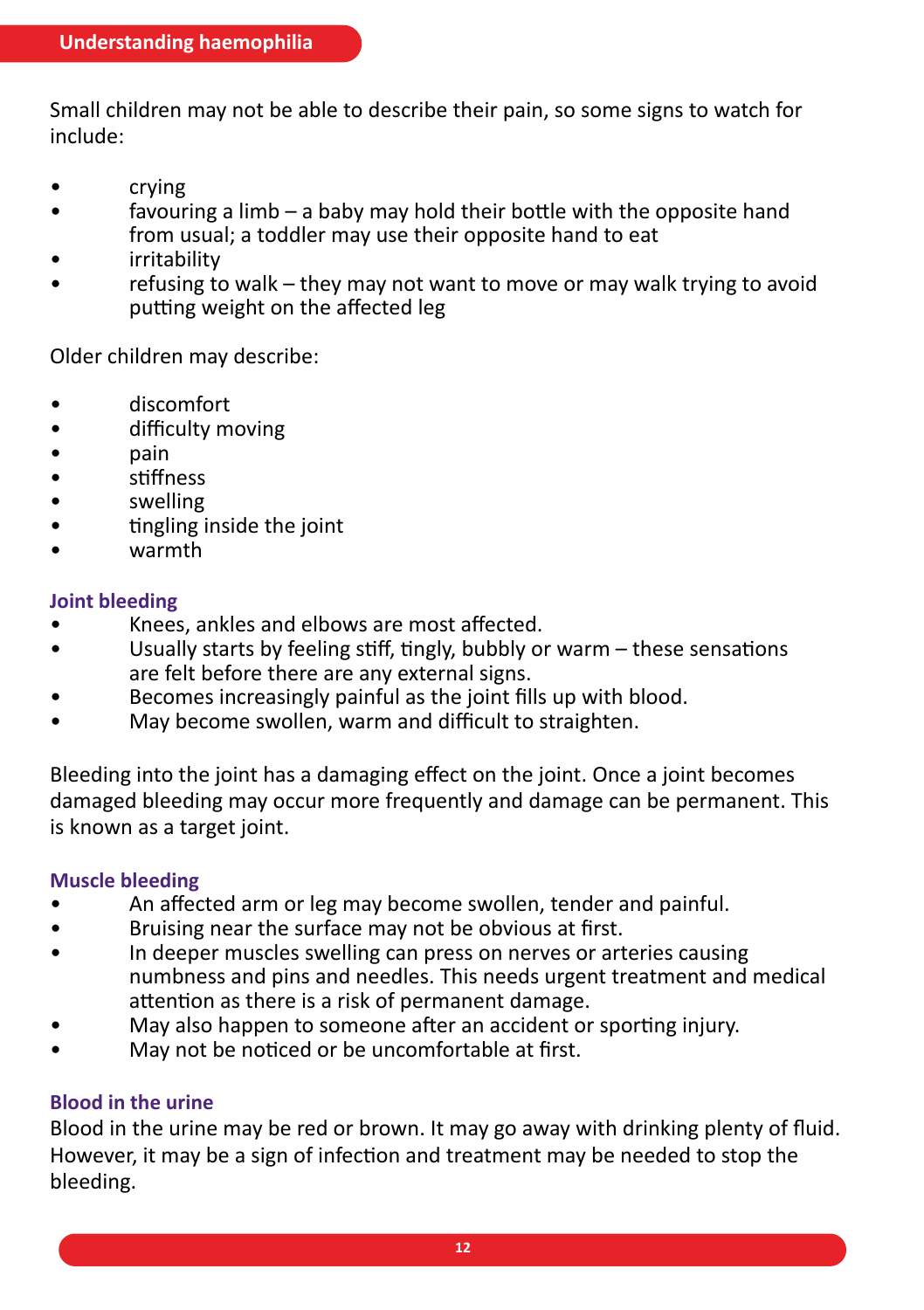#### **Serious bleeding**

Some types of bleeding are serious, such as head, neck and face injury. These need immediate treatment and should be assessed at hospital.

A head injury is always serious if a child is knocked unconscious. Bleeding into the brain is uncommon but can occur without an obvious injury. Symptoms include:

- confusion
- dilated or unequal pupils
- drowsiness
- headache
- irritability
- lethargy
- nausea and/or vomiting
- unsteady walk
- weakness in an arm or leg

Rarely, babies with severe haemophilia can develop bleeding in their brain. It's therefore important to be aware that the following are possible signs:

- difficulty with feeding
- irregular breathing
- irritability
- seizures
- sleepiness
- vomiting

Neck bleeding is serious because of the possibility of blocking the airway. Pain and tenderness should be attended to promptly.

#### **Other bleeding**

- Vomiting blood.
- Coughing up blood.
- Blood in their poo (that may look like blood or be black and tar-like) is a sign of bleeding in the gastrointestinal tract.

**It is important to contact your haemophilia team straightaway if there are signs or symptoms of any of the above.**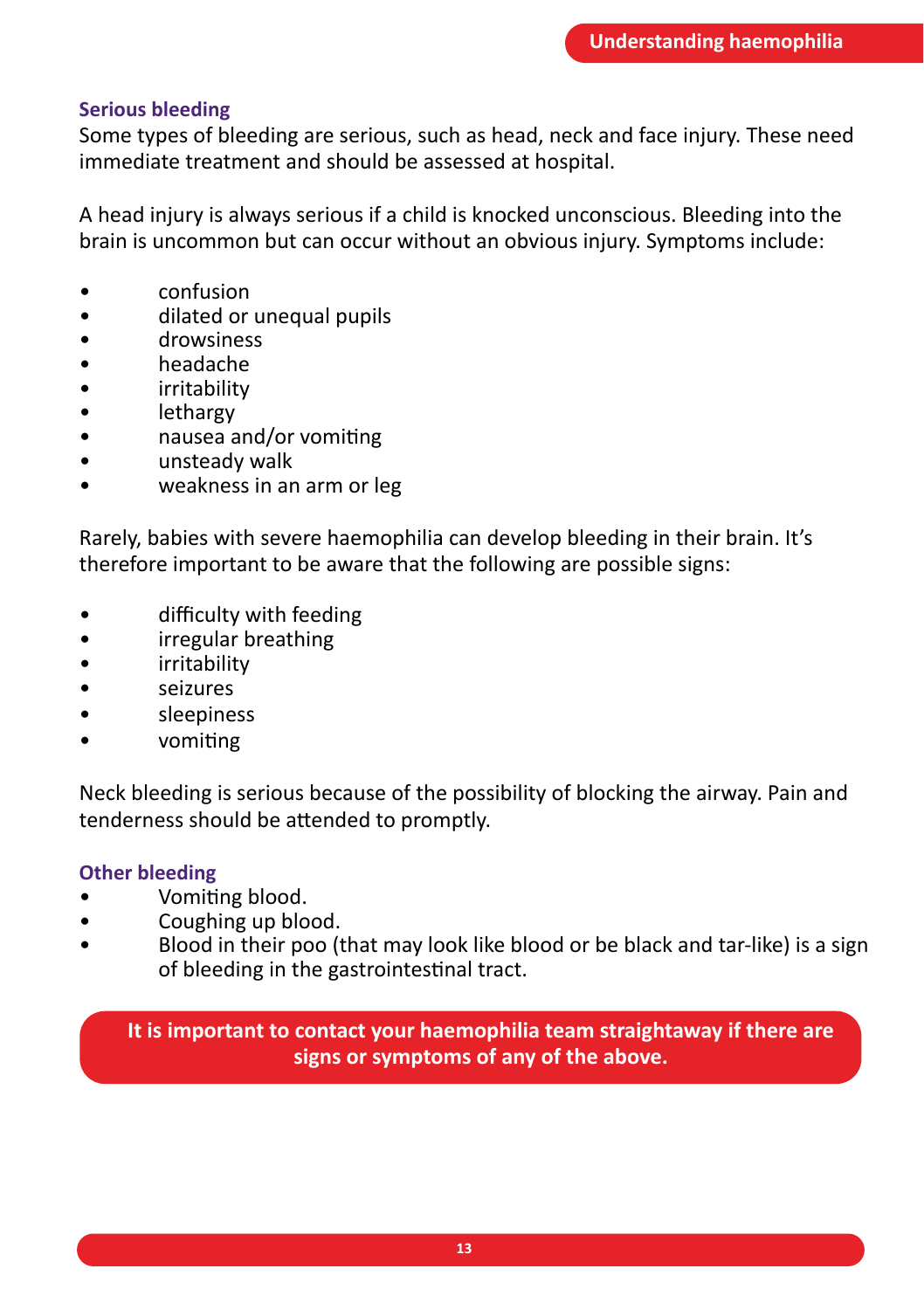## **How is haemophilia diagnosed and treated?**

#### **Diagnosis**

The diagnosis of haemophilia may be expected or suspected where there is a family history, or it may be completely unexpected. The following investigations lead to the diagnosis:

- history, signs and symptoms of bleeding
- family history of bleeding
- family history of haemophilia
- blood tests a general test of blood clotting called a clotting screen which can be performed at all hospitals may suggest haemophilia and lead to referral for specific tests for factor VIII and factor IX.

#### **Known haemophilia in the family**

If there is a history of haemophilia in the family, it's possible that parents will have had contact with the haemophilia team at their nearest centre and will have had the opportunity to talk about the options available to them before or during pregnancy. They will also often have known their baby's sex before delivery.

If the haemophilia is severe in the family, then the delivery should have been carefully planned and a sample of blood taken from the baby's umbilical cord shortly after birth to measure the factor VIII or factor IX level. Even with the knowledge that there is a 1 in 2 chance of a baby boy having haemophilia, it can take time to get used to the diagnosis.

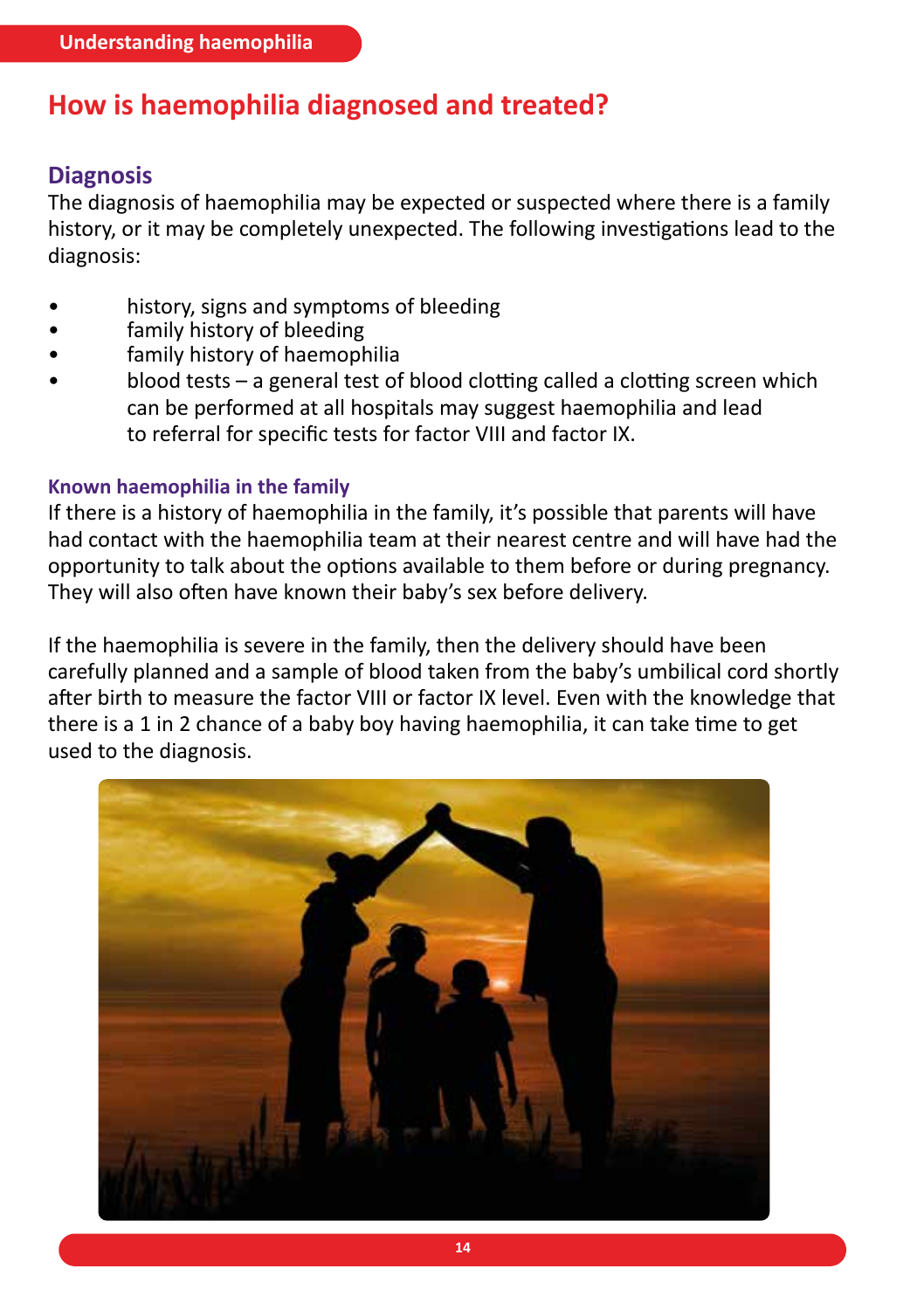While the baby's mother is likely to have a good understanding of the haemophilia in her family, this will be affected by family experience and may not be up to date with current treatment. The baby's father may not have full knowledge of haemophilia and will seek guidance. The haemophilia team will aim to answer questions and give clear explanations to both parents.

If there is a family history of moderate or mild haemophilia, a blood sample can still be taken from the baby's cord. However, since factor VIII and factor IX levels may not reach their normal baseline until the baby is six months old, the blood tests may need to be done again at that stage. This will give a clearer picture of how the child is likely to be affected by haemophilia.

#### **No history of haemophilia in the family**

For at least one-third of people newly diagnosed with haemophilia there is no family history. The diagnosis may have taken time and can be a traumatic experience. Severe haemophilia will tend to be revealed by bruising when an affected baby starts to crawl or is learning to stand.

However, it may come to light earlier, such as in these examples:

- May have had bleeding outside his skull or within his brain after the birth, particularly if the delivery was long or complicated. Haemophilia will have been diagnosed during the many tests he had. For the family trying to take in this information while managing their anxieties around his general condition, this will have been very difficult.
- May have needed surgery or a procedure that caused an unexpected amount of bleeding. This may have led to further investigation and a diagnosis of haemophilia.
- May have had bruising with no obvious cause, which led the family to take him to their GP or the hospital for advice. This may have led to blood tests, diagnosis of haemophilia and referral to the nearest haemophilia centre. But as bruising in a baby who is not yet crawling raises concern about the possibility of non-accidental injury (when an adult is harming a child) sometimes children's doctors and social workers become involved before the blood tests reveal the haemophilia diagnosis. If there is a delay in reaching the diagnosis and child protection proceedings have started, the family will not only have to come to terms with the diagnosis but also with the anger and distress following the suggestion of non-accidental injury.

**Moderate and mild haemophilia may not be diagnosed until later in childhood or in some cases in adulthood. The diagnosis may only be suspected if there is bleeding after surgery or having a tooth out, or after an injury.**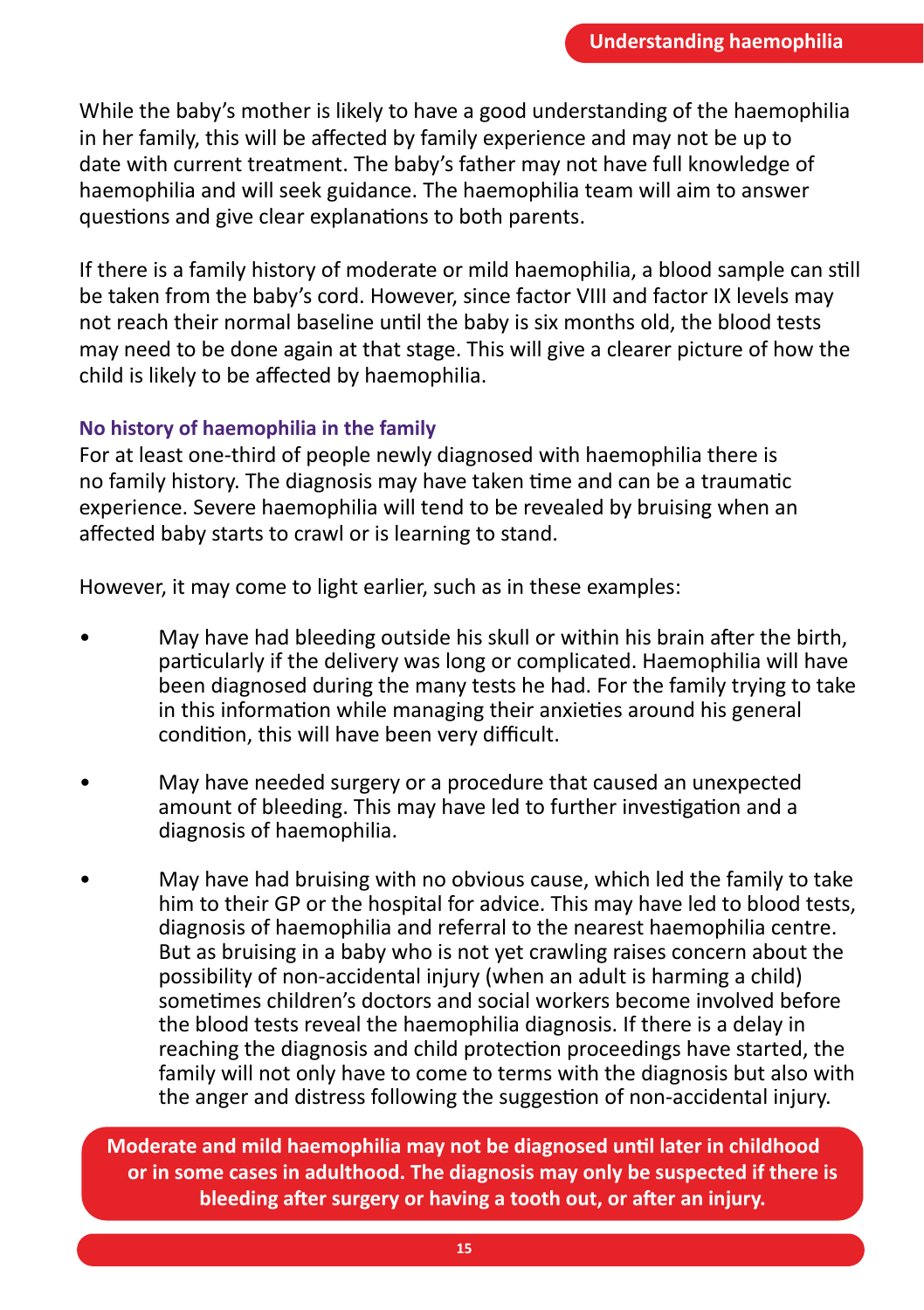## **Treatment**

Different types of treatments are available for managing haemophilia and may vary depending on how severe it is. Prompt, effective treatment and prevention of bleeding significantly reduces the risk of complications and disruptions to school, work and family life.

#### **Clotting factor concentrates (CFCs)**

Bleeding can be controlled or prevented by replacing the missing clotting factor in the blood through an infusion of clotting factor concentrate. The level of factor VIII or factor IX is increased temporarily so infusions need to be repeated.

For some minor bleeding episodes one infusion may be enough to stop bleeding. For more serious bleeding or where the first infusion has been delayed, treatment may be needed once or twice a day until the bleeding stops.

| Treatment can be given in two ways |                                                                         |                                                                                                                                                                           |  |
|------------------------------------|-------------------------------------------------------------------------|---------------------------------------------------------------------------------------------------------------------------------------------------------------------------|--|
| On demand                          | Treatment is given when<br>bleeding occurs such as<br>after an injury   | • Very young children<br>• Some adults with severe<br>haemophilia<br>• People with mild or<br>moderate haemophilia                                                        |  |
| Prophylaxis                        | Treatment is given regularly<br>to prevent bleeding before<br>it starts | • Children with severe<br>haemophilia<br>• Some adults with severe<br>haemophilia<br>• Some people with<br>moderate haemophilia<br>who have frequent<br>bleeding problems |  |

Recombinant factor VIII and factor IX concentrates are made using genetic technology and aren't made from blood.

Treatment will be needed by everyone with haemophilia if they are bleeding. It will also be necessary to prevent bleeding if they need an operation or have an injury where there is a risk of bleeding.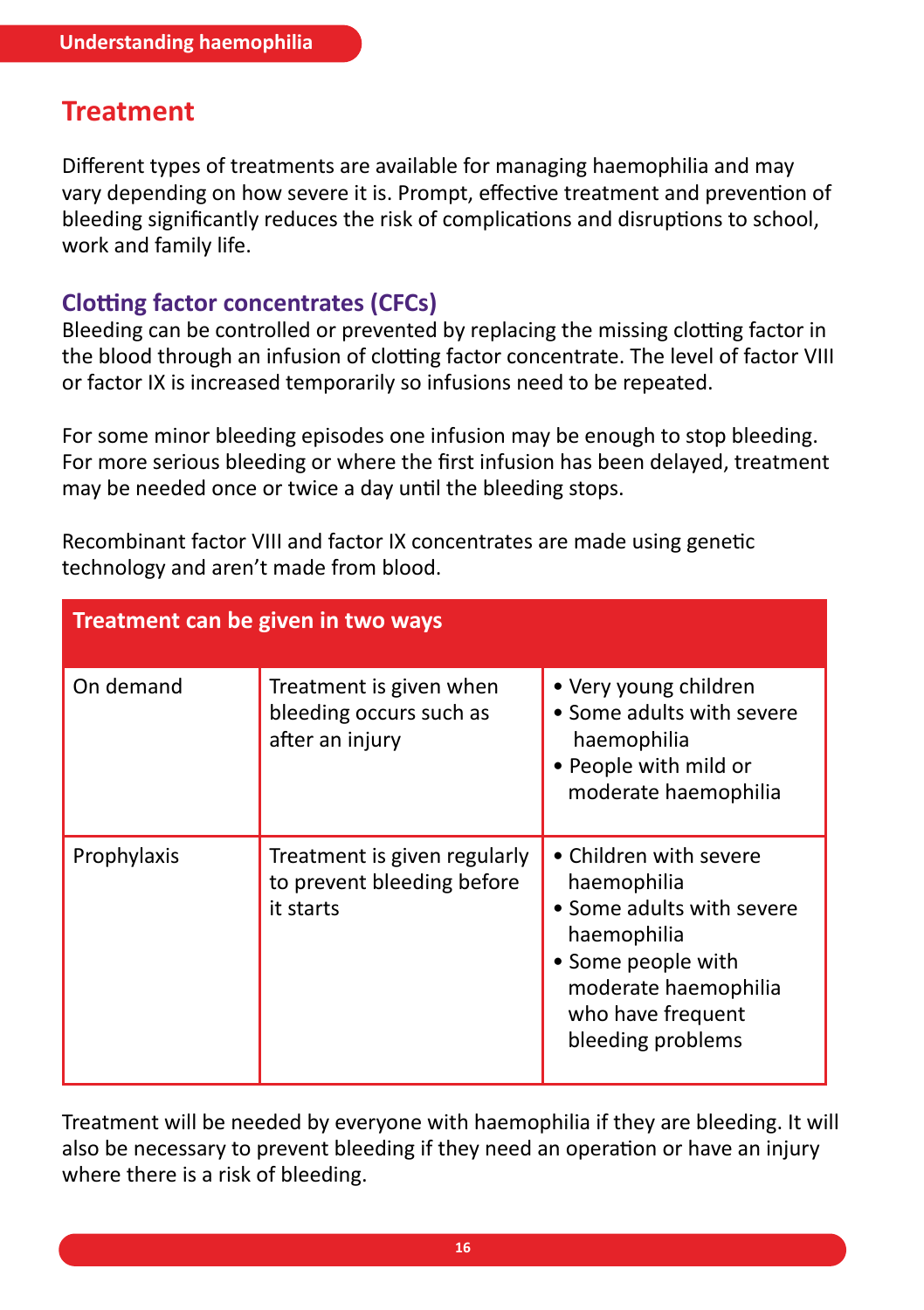Clotting factor concentrate is given intravenously (into a vein) into the bloodstream through a needle. Children can have anaesthetic cream rubbed onto the skin before an injection to reduce any pain. The puncture caused by the needle is small and does not result in excessive bleeding.

#### *Standard half-life (SHL) treatment*

Standard half-life factor concentrates stay in the blood for a relatively short time and require repeat injections for prophylaxis – every 2-3 days for haemophilia A and twice a week for haemophilia B.

#### *Extended half-life (EHL) treatment*

These are factor VIII or FIX products that can stay in the bloodstream for longer. If this treatment is suitable for your child, they may be able to have injections to prevent bleeds (prophylaxis) less often or may stay on the same dose/schedule and have higher trough levels. They are likely to need fewer injections to control any bleeds they have. Half-lives are shorter in children and young people than adults.

#### *Subcutaneous treatment*

Emicizumab is a subcutaneous (under the skin) treatment used to prevent or reduce bleeding in people with severe haemophilia A that is given weekly, two weekly or once a month. It is an antibody which mimics the action of factor VIII. Emicizumab can be prescribed for very young babies.

However, the clotting system doesn't fully mature until 6 months of age, so you will need to discuss with your haemophilia team what the best option for you and your child is. Emicizumab is not a treatment for bleeds, serious injury or major surgery; factor VIII would need to be given to treat bleeds.

#### **For more information please visit our website haemophilia.org.uk/resources/ publications/factsheets/**

**Bleeding must be treated as soon as possible. Prompt treatment helps relieve pain quickly, shortens recovery time and reduces the chance of permanent damage**.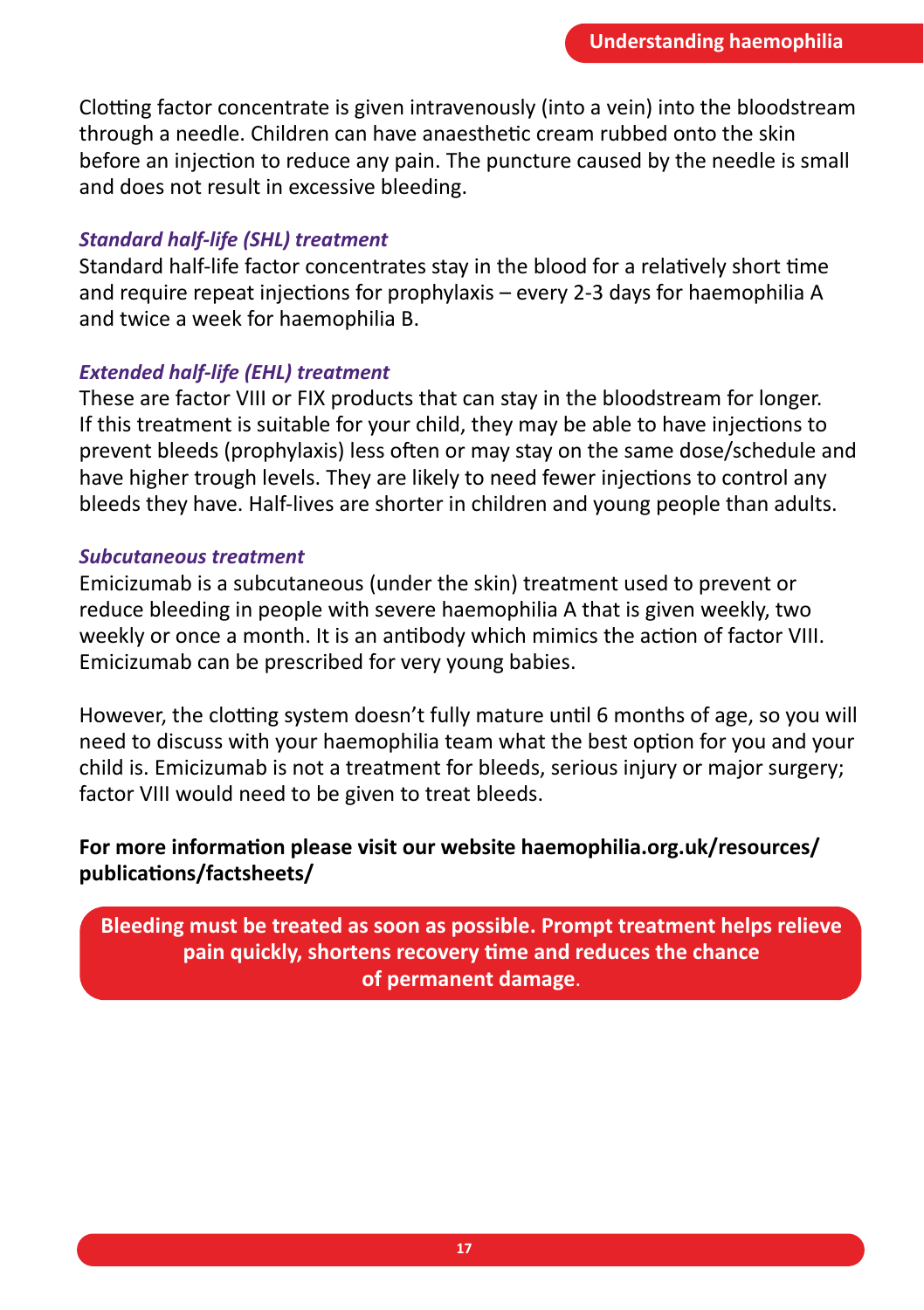#### **Prophylaxis**

Treatment with regular infusions of clotting factor aims to prevent the long-term damage caused by bleeding into joints and muscles. Prophylaxis works by stopping the bleeding that occurs without any obvious injury, often called spontaneous bleeding. It also reduces the risk of bleeding from minor injuries.

Research has shown that prophylaxis gives children the best chance to reach adulthood without damage to their joints. How often the infusions need to be given is decided for the individual but is typically every other day for haemophilia A and 2-3 times a week for haemophilia B because factor IX lasts a bit longer in the blood.

#### **Home treatment**

Most people with severe haemophilia and some with moderate haemophilia learn to treat themselves/their children with clotting factor at home. Home treatment has many advantages:

- makes regular treatment possible
- treatment can be given as soon as possible after bleeding starts
- there is less disruption to home, school and working life
- greater independence and control for the parent/person with haemophilia
- reduced need for hospital attendances
- early treatment reduces recovery time and risk of permanent damage

At first parents are taught by a specialist haemophilia nurse how to give treatment to their child. In time children will learn how to self-treat – most can do this by the time they reach secondary school.

A butterfly needle is inserted into a vein in the hand or arm, the clotting factor is infused and the needle is removed. Alternatively, in very small children or those whose veins are quite difficult to access, an implantable port-a-cath can be inserted to make having the injections easier.

This is a small device inserted under the skin (under general anaesthetic in the operating theatre). Part of the port has a small container called a reservoir and this is placed under the skin. A special needle can be put into the port through the skin so the factor can be injected.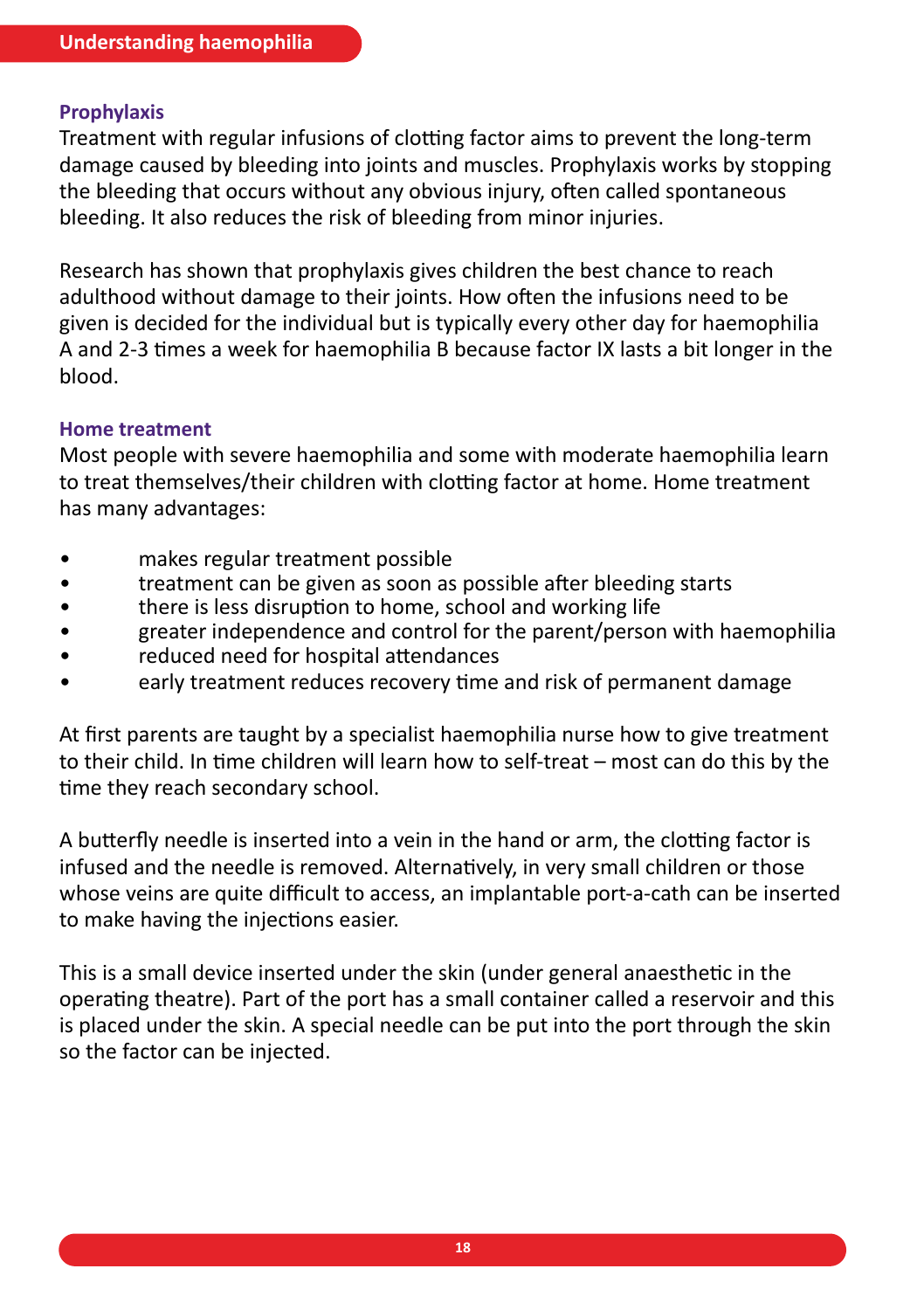#### **Other treatments**

#### *Desmopressin (DDAVP®)*

DDAVP® is a synthetic drug that can be suitable for some people with milder forms of haemophilia A. It releases factor VIII stored in the lining of blood vessels, increasing the amount of factor VIII circulating in the blood.

This increase can be enough to control minor bleeding episodes and to prevent bleeding from minor operations including dentistry. It is given as a subcutaneous injection (under the skin like a vaccination) or as a nasal spray. It can't work for severe haemophilia as there are no stores of factor VIII.

#### *Tranexamic acid*

Tranexamic acid is a medicine that helps to hold a clot in place once it has formed. It comes as a liquid or tablet and can also be used in a mouthwash. It can be particularly helpful for bleeding in the mouth, nosebleeds or heavy periods. It's often used at the same time as clotting factor or DDAVP® but can be used on its own.

#### **Port-a-cath**

Port-a-caths are used in children with severe bleeding disorders. This is a small device surgically inserted under the skin. This device is a more comfortable way for children to receive their treatment rather than into a vein.

Haematomas or bruises can occur on the surface of the port after treatment is given. Children with ports are closely monitored if they have a fever, especially if it is not due to a childhood illness, as there is a risk of infection.

![](_page_18_Picture_10.jpeg)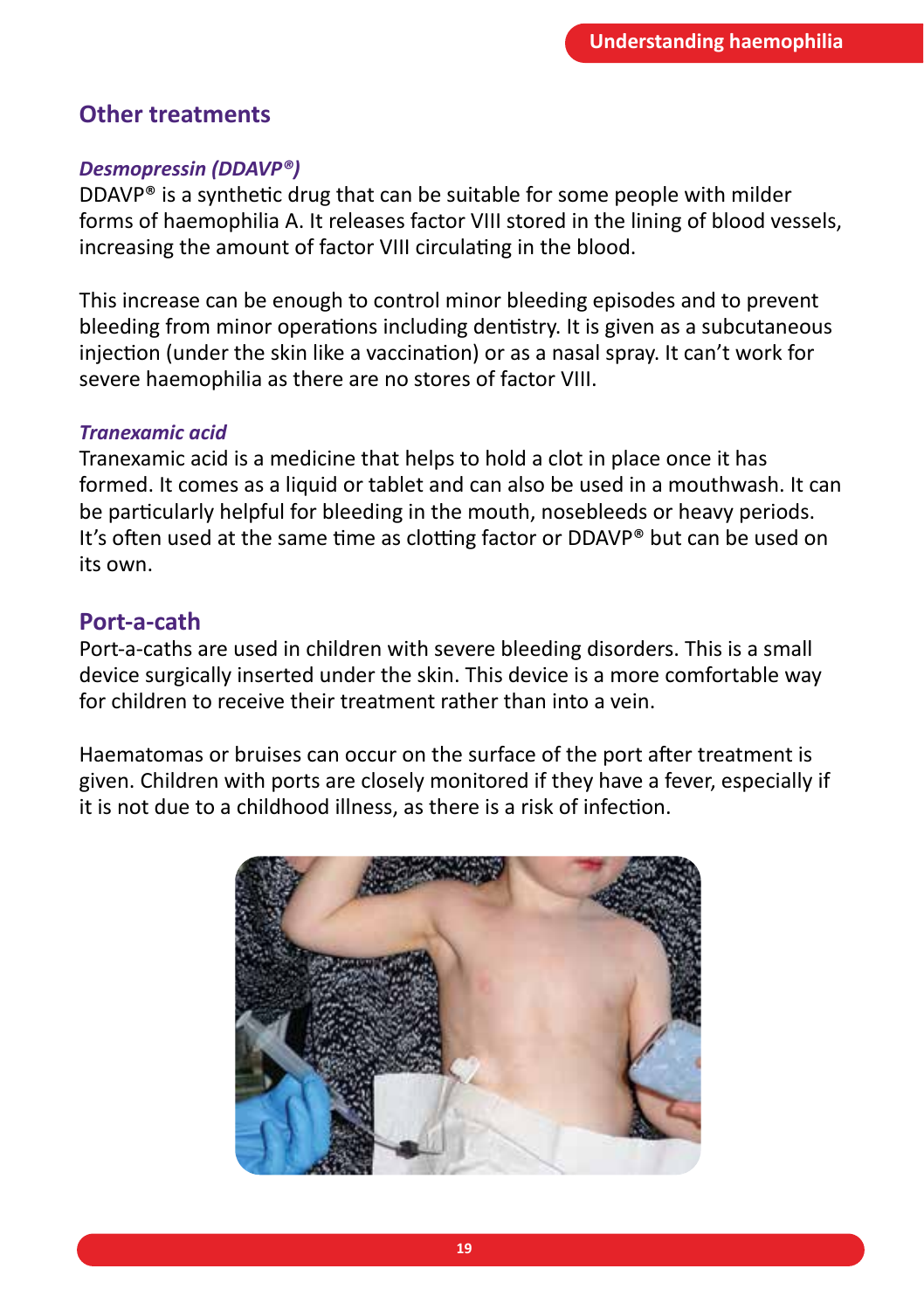If a port infection is identified, the child will be given a course of antibiotics. The infection is likely to be treated in hospital for a few days.

Children can play sports with a port, though it is best to avoid contact sports as a knock to the port could be painful or could cause damage. Swimming is allowed with a port-a-cath.

#### **Managing joint bleeds with PRICE**

It is very important not to ignore the signs of a joint bleed.  Early treatment with factor concentrate is crucial to reduce the risk of joint damage.

Alongside the clotting factor infusion and pain relief (paracetamol), the following steps help with recovery and comfort.

- **• Protection** Try to keep the weight off the joint or muscle for a couple of days. If it's the ankle or knee, try to use crutches.
- **• Rest** Stay off it or don't use it. This helps with healing.
- **• Ice** For 10-15 minutes every two hours. This can help with pain and swelling. Wrap an ice pack in a tea towel or soft cloth so it doesn't directly touch the skin because it can cause ice burns.
- **• Compression** Use the right size of elasticated bandage if this feels comfortable. It can help reduce swelling.
- **• Elevation** Raise and support the affected arm or leg to reduce swelling.

As your child grows older, they will come to know the sensation associated with bleeds and will usually be able to tell when they are having a bleed. If you are unsure your child has a bleed check with your haemophilia team. It will give you peace of mind even if you find out it was a false alarm.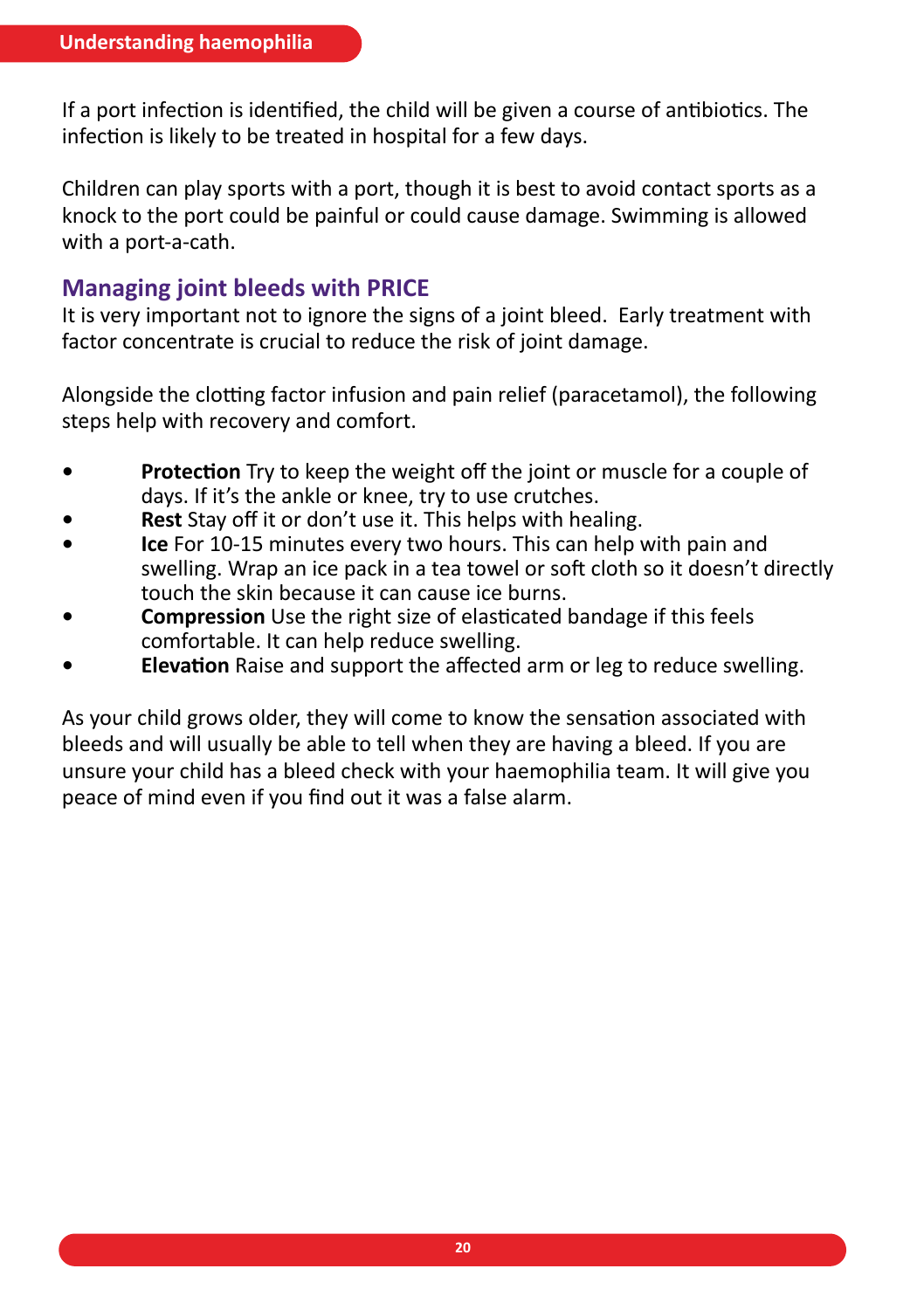#### **Gene therapy**

Gene therapy is a treatment technique that uses genes or genetic material to treat or prevent disease. Following extensive trials for gene therapy in haemophilia this has now become available, but only for adults.

Children are not yet included in trials of gene therapy. Researchers need to understand the long-term impact of gene therapy in adults before it is given to children, as the effect could last for their entire lives.

Children are at earlier stages of development and some processes, like the immune response or how proteins are produced, may be accelerated or different in a child. It's possible that at some stage in the future clinical trials involving children will be developed and become available.

Prophylaxis is also recommended for children with severe haemophilia in order to decrease the number of bleeding episodes and to help protect against joint disease. Gene therapy will not cure joint damage, so it is vital that all joint bleeds are managed and rehabilitated to prevent long-term damage such as a target joint.

![](_page_20_Picture_6.jpeg)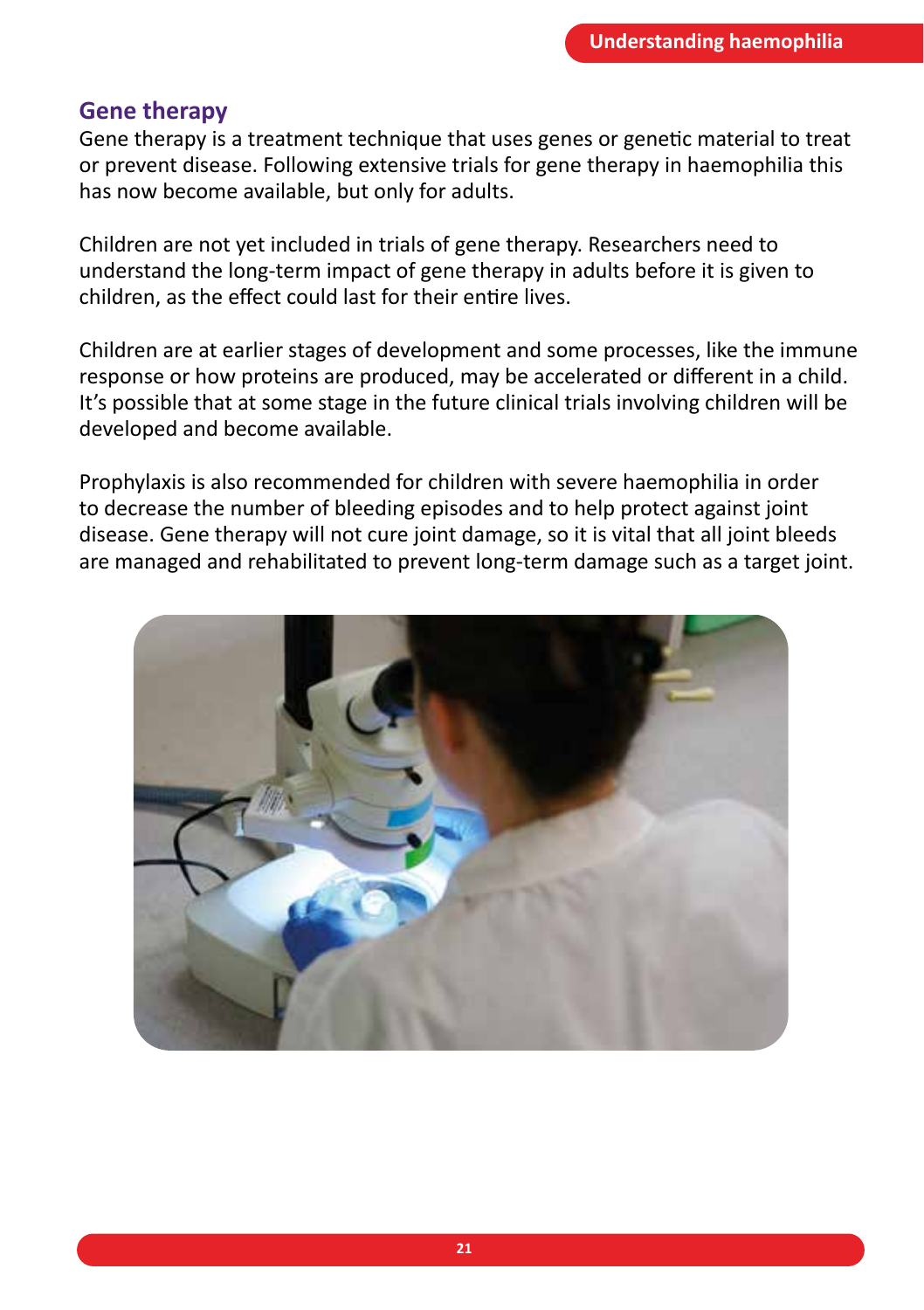## **Possible complications of haemophilia**

#### **Inhibitors**

An inhibitor is an antibody that the immune system (the body's defence mechanism) develops when it recognises the clotting factor being infused as something foreign. The inhibitor removes the clotting factor before it can work to stop any bleeding. Inhibitors usually affect people with severe haemophilia A in early childhood, but they can also occur later in life in milder forms of haemophilia. They are much more unusual in people with haemophilia B.

Sometimes higher doses of clotting factor can have some effect in stopping bleeding but usually an alternative treatment is needed. There is also treatment called:

#### *Immune Tolerance Therapy (ITT)*

Very high frequent doses of factor are given, which aims to get rid of the inhibitor so that the person with haemophilia can return to standard treatment. People who develop an inhibitor can get specialised advice and support from a haemophilia centre team that has expertise in this area.

#### *Emicizumab (for people with an inhibitor)*

This is available for people with haemophilia A who have a factor VIII inhibitor. It can be used as prophylaxis to prevent bleeds. It is not a treatment for bleeds, injury or major surgery. It is given as an injection just under the skin either weekly, fortnightly or every 4 weeks.

#### **Joint and muscle damage**

Bleeding can cause permanent damage to muscles and joints. This is why regular prophylaxis and prompt treatment of any bleeding is so important. When bleeding has affected a joint or muscle, physiotherapy is crucial for good recovery.

Damage to a joint can be caused by one serious bleed, though normally it's a result of repeated bleeding into the same joint over several years. The bleeding damages the synovium (the lining of the joint) as well as the cartilage and surrounding tendons and tissues.

This leads to arthritic pain and loss of movement and strength in the joint. In general, the older someone is the more likely they are to have joint damage. Orthopaedic surgery, including joint replacement, can be a successful option when a joint is badly damaged.

**As your child gets older it is important to encourage them to be physically active to protect their muscles, bones and joints.**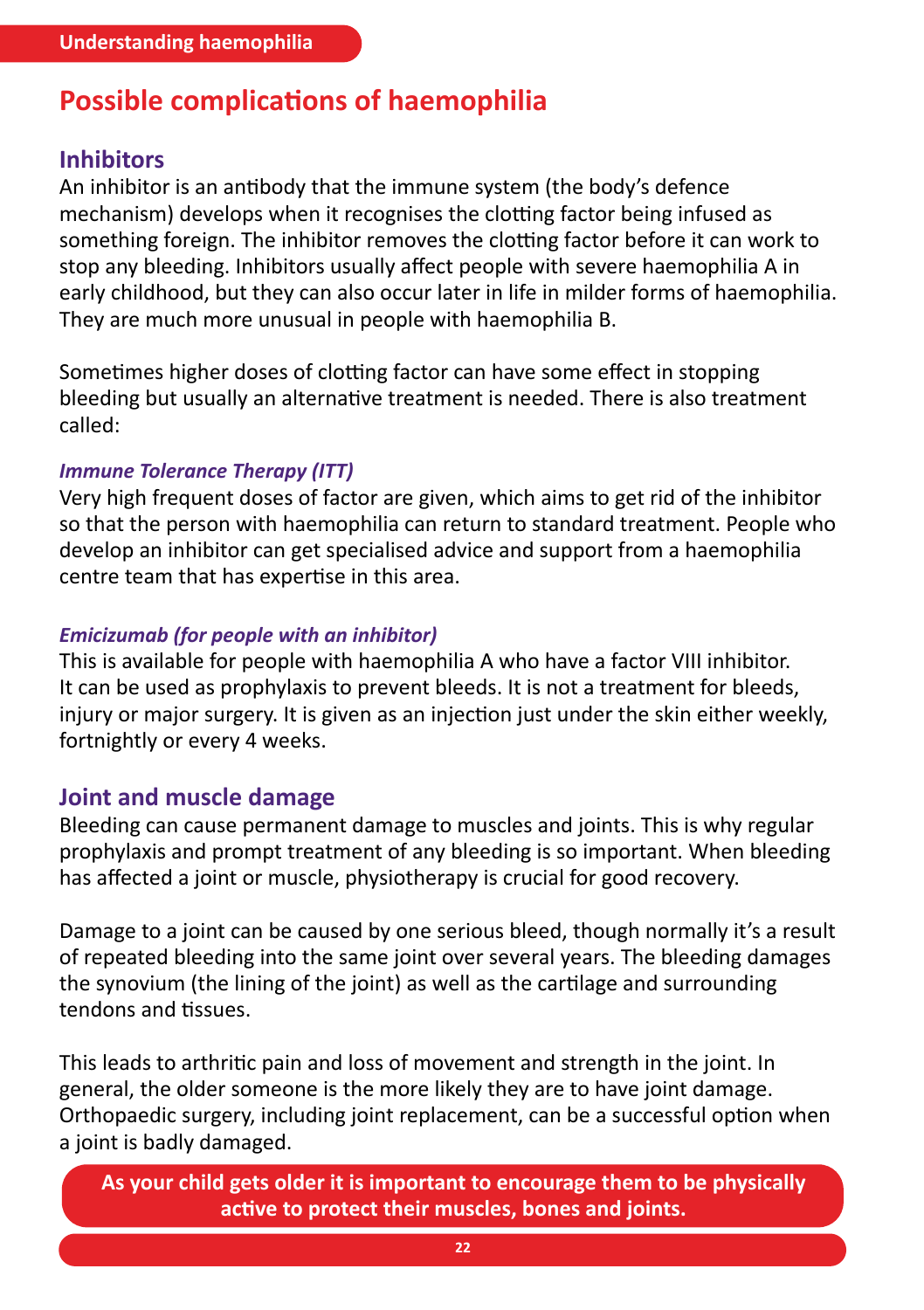## **Medical and dental treatment**

#### **Surgery**

People with haemophilia can have any surgery they need but careful planning is essential. The aim of the haemophilia team will be to provide safe management plan so that there's no greater risk of bleeding than usual for the type of surgery. This is important in supporting good healing and for the best possible results from the surgery. This means that clear communication with whoever is carrying out that surgery or procedure is vital. The haemophilia specialist will advise what treatment is required for the haemophilia.

Depending on the type of surgery and the person's condition, planning may include deciding the best place for the surgery to be carried out. If surgery is unplanned, the patient's care team need to know about their haemophilia and speak to their specialist team before the operation.

#### **Circumcision**

Circumcision is quite a common surgical procedure. It may be done for medical, social, cultural, personal or religious reasons. It is often the earliest surgery performed in a boy's life and may lead to a diagnosis of haemophilia.

In haemophilia a circumcision is associated with complications including prolonged bleeding, infection and delayed skin healing. Some males will bleed when stitches are removed. Early diagnosis and factor replacement are key to stop bleeding.

**A circumcision should only be carried out after consultation with your haemophilia team. Controlling bleeding after the surgery and factor replacement with monitoring from your haemophilia team is crucial.**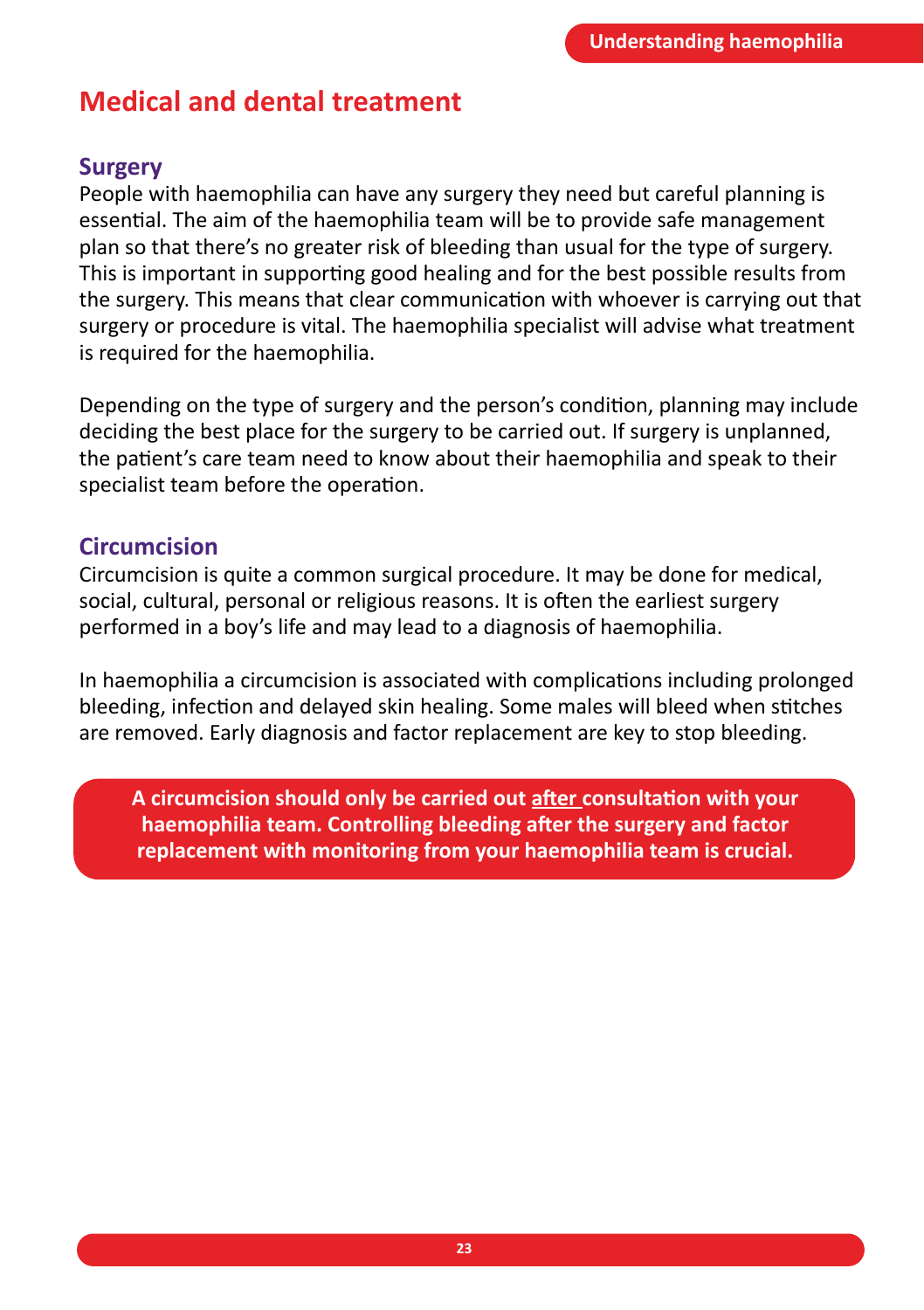#### **Dental care**

Good dental education and care is particularly important for people with haemophilia to prevent tooth decay and gum disease and avoid the need for dental surgery.

Gum bleeding is caused by gum disease but will be worse for someone with haemophilia. Regular brushing will help prevent the build-up of plaque and the development of gum disease.

 Regular check-ups with a dentist and dental hygiene sessions are also essential. Any dental treatment will need to be planned by the dentist and the haemophilia centre. Haemophilia treatment isn't always necessary before fillings or hygiene sessions but may be before having a tooth out.

Depending on the severity of the bleeding disorder, your haemophilia team may recommend factor replacement therapy or tablets before a tooth is extracted. It is important to speak to your haemophilia centre before any dental treatment is needed.

![](_page_23_Picture_6.jpeg)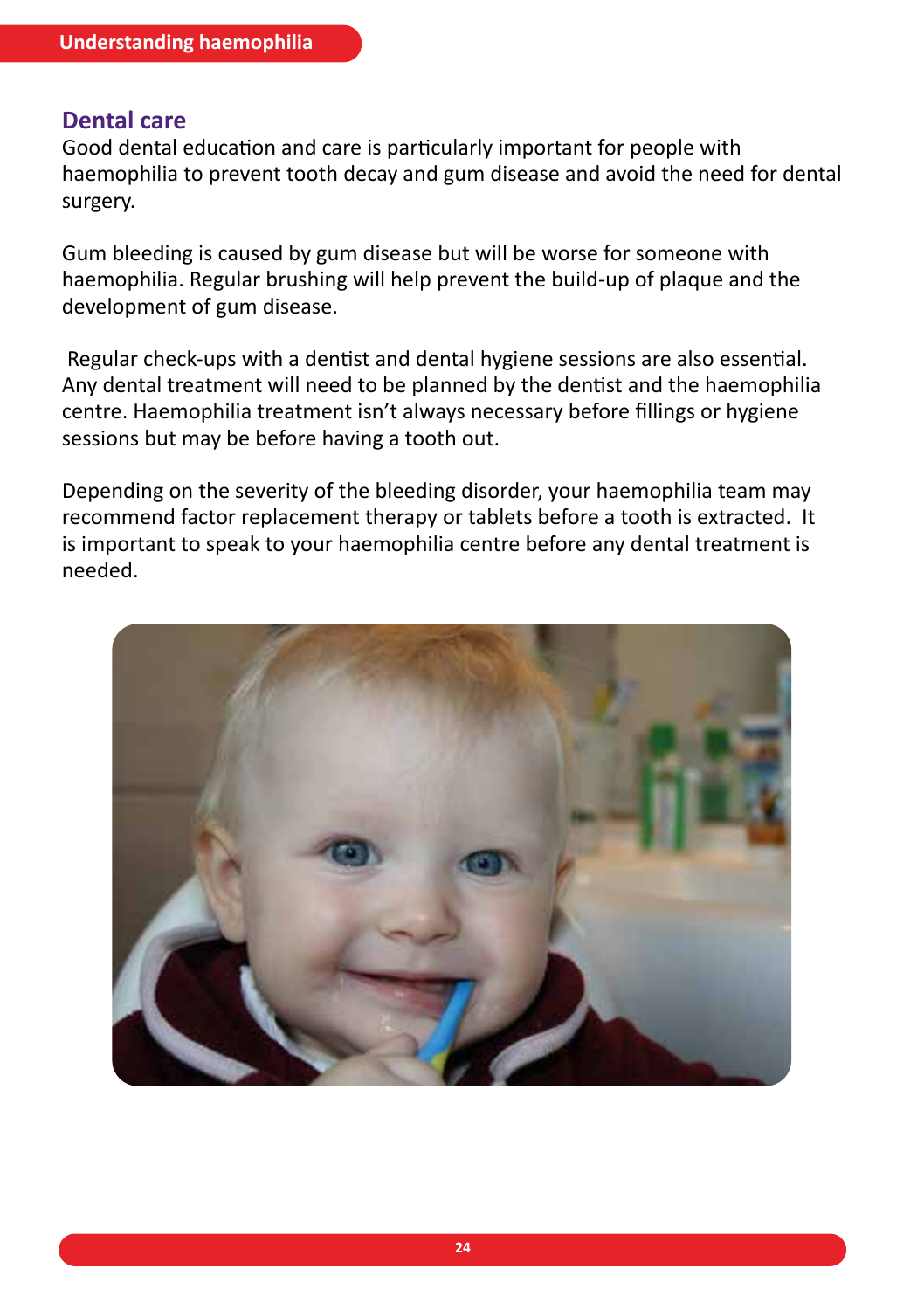#### **Medicines**

Some medicines can affect blood clotting and so may not be suitable for someone with haemophilia. These include aspirin and ibuprofen, which should never be taken unless advised by a haemophilia specialist. Any new medicine, including ones that can be bought over the counter and herbal preparations, need to be considered for any increased risk of bleeding.

Paracetamol is a suitable painkiller for people with haemophilia and can be used for treating pain and fever in children.

**If you are uncertain about whether any medication may affect blood clotting, it is important to check with your haemophilia team before taking it.** 

#### **Vaccinations**

If vaccinations are given at school or at the GP, they need to be administered subcutaneously (under the skin) rather than into a muscle.

It is important the school and parents liaise with child's haemophilia centre for advice before any vaccination is given.

![](_page_24_Picture_8.jpeg)

#### **Bleeding disorder card**

Children should have a 'bleeding disorder card' that is provided by their haemophilia centre. This will detail their bleeding disorder, treatment required and the haemophilia centre's contact details.

Haemophilia centres should be able to provide you with as many cards as required, for example so that one can be left at school at all times (with medicines if appropriate).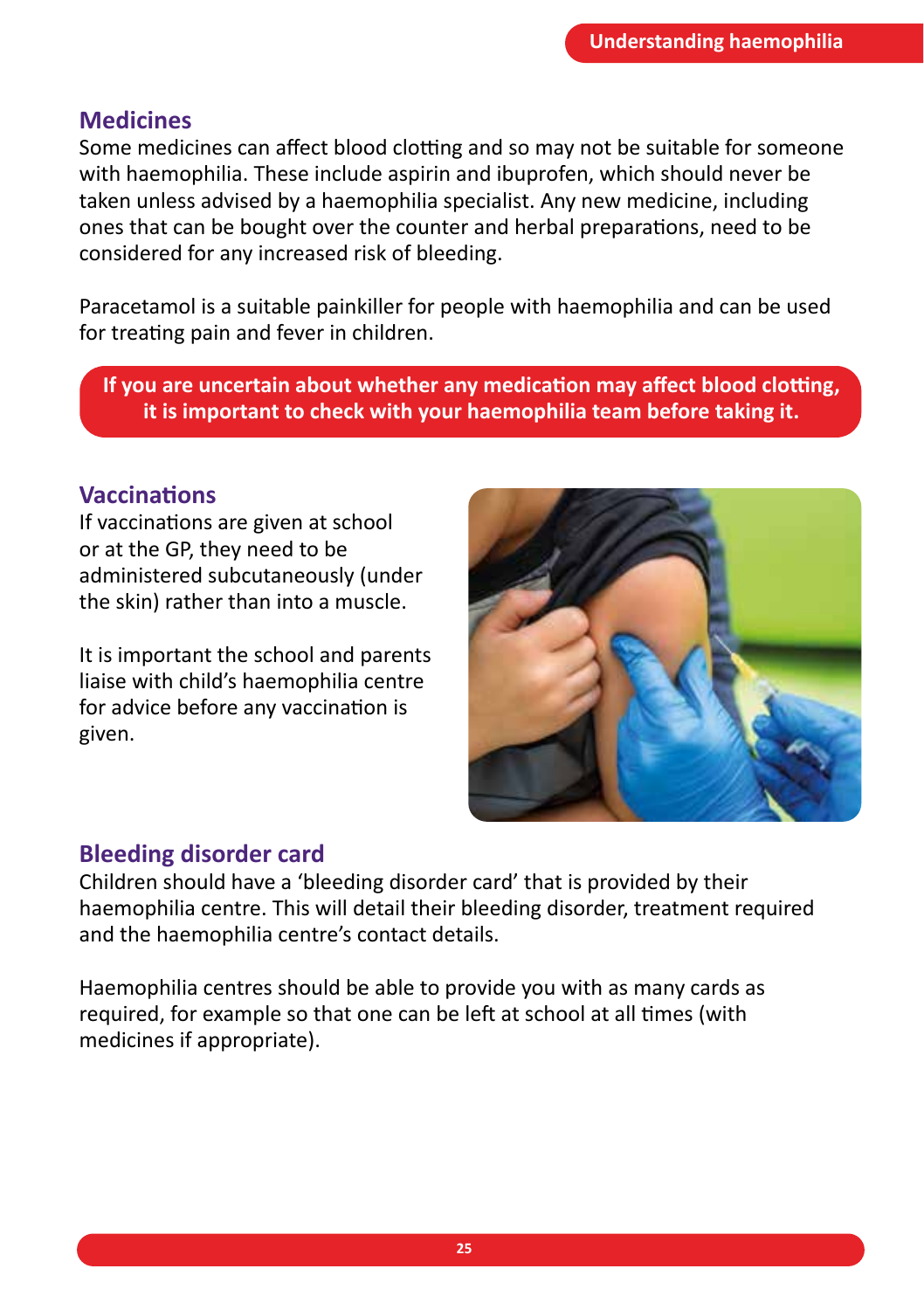## **Living with haemophilia**

#### **Sport and exercise**

Exercise and sport have many benefits for health and can improve self-esteem, learning and concentration. There are some particular benefits for children and adults with haemophilia as strong muscles, good balance and posture can help to protect joints from bleeding. Maintaining a healthy weight helps to reduce stress on joints that have already been damaged by bleeding.

The choice of activity or sport will be individual, and the specialist haemophilia physiotherapist is a good source of advice. The haemophilia team will discuss the risks and benefits of different sports taking account of the person's condition. In general, sports involving a lot of physical contact and those where head and neck injuries occur carry the highest risk of injury and therefore risk of bleeding. Prophylaxis can be tailored around days of highest activity so that there is maximum protection from bleeding at these times.

![](_page_25_Picture_5.jpeg)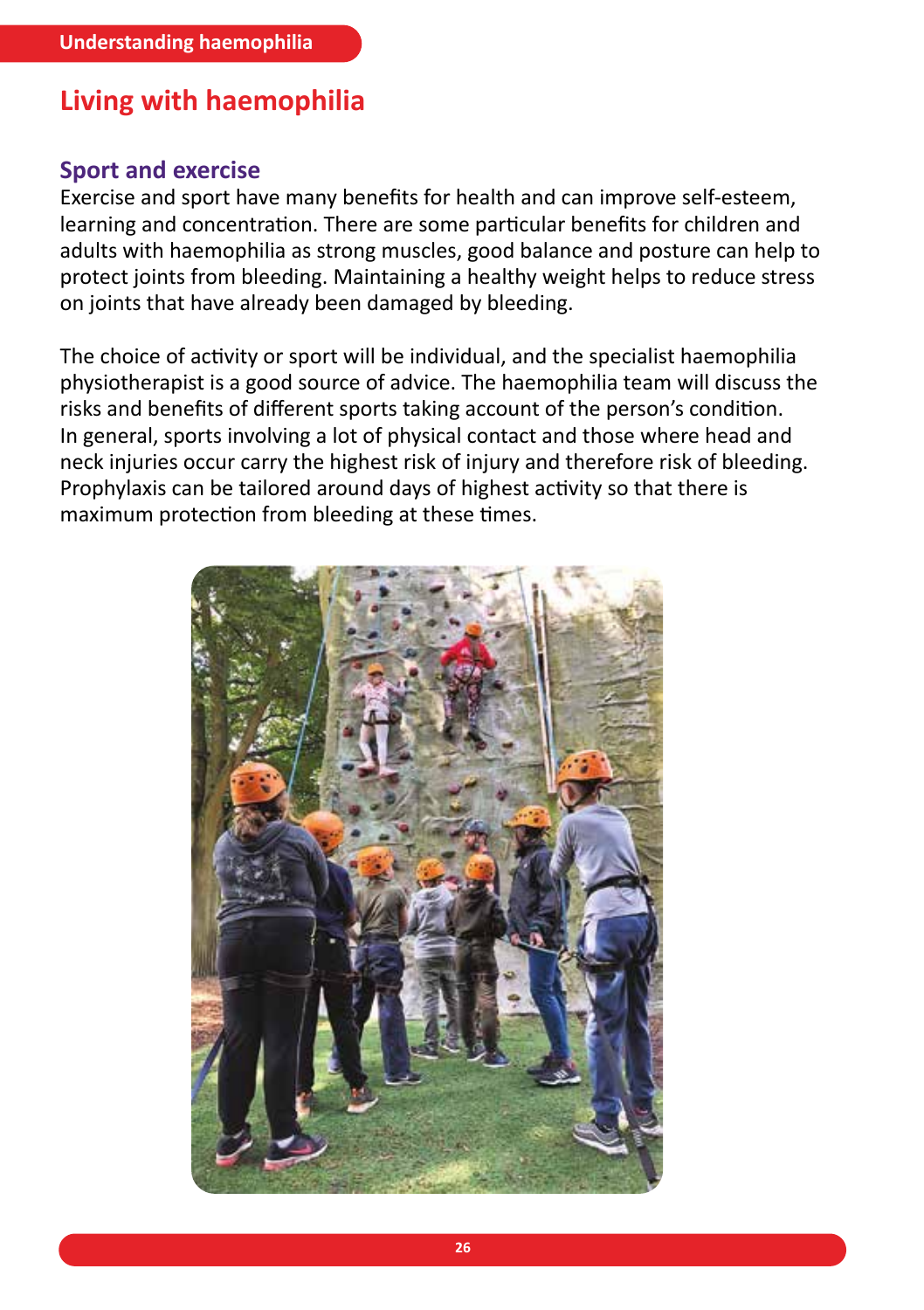## **School, college and work**

With modern treatment, haemophilia shouldn't have a serious impact on a child's education. It's important that the school has a good understanding of the possible problems and knows what to do and who to contact – our guide on Bleeding disorders and school will help. Your haemophilia nursing team will liaise with the school and if you choose, can visit in person to provide advice.

There may be times when a child has to miss school while they recover after a bleed. They may need support to catch up on missed work and get back into the daily routine of classes. Rarely, a child may temporarily need to use a wheelchair or crutches. The school should be aware of this and have the necessary arrangements in place.

In general, most school-based activities are suitable for children with haemophilia. Children should be encouraged to do all the things they can do rather than focusing on minor restrictions. What they can and can't do will not only depend on the severity of their haemophilia, but also on their age, interests and talents. However, there should be discussion between parents and the school about taking part in contact sports. Prophylactic treatment must be given on days when children have PE or sports sessions.

#### **Nursery, pre-school and primary school**

It's important that children join in all play activities with their classmates, especially at this age. Ordinary play activities aren't usually a problem beyond the occasional bruise. Cuts and grazes can generally be managed with standard first aid. Scissors and other sharp instruments don't need to be avoided – all children need to learn to use these safely.

Primary school sport isn't usually particularly competitive or rough. Unless a child has a particular problem or is recovering from a bleed, they should be able to join in with all sports activities.

![](_page_26_Picture_8.jpeg)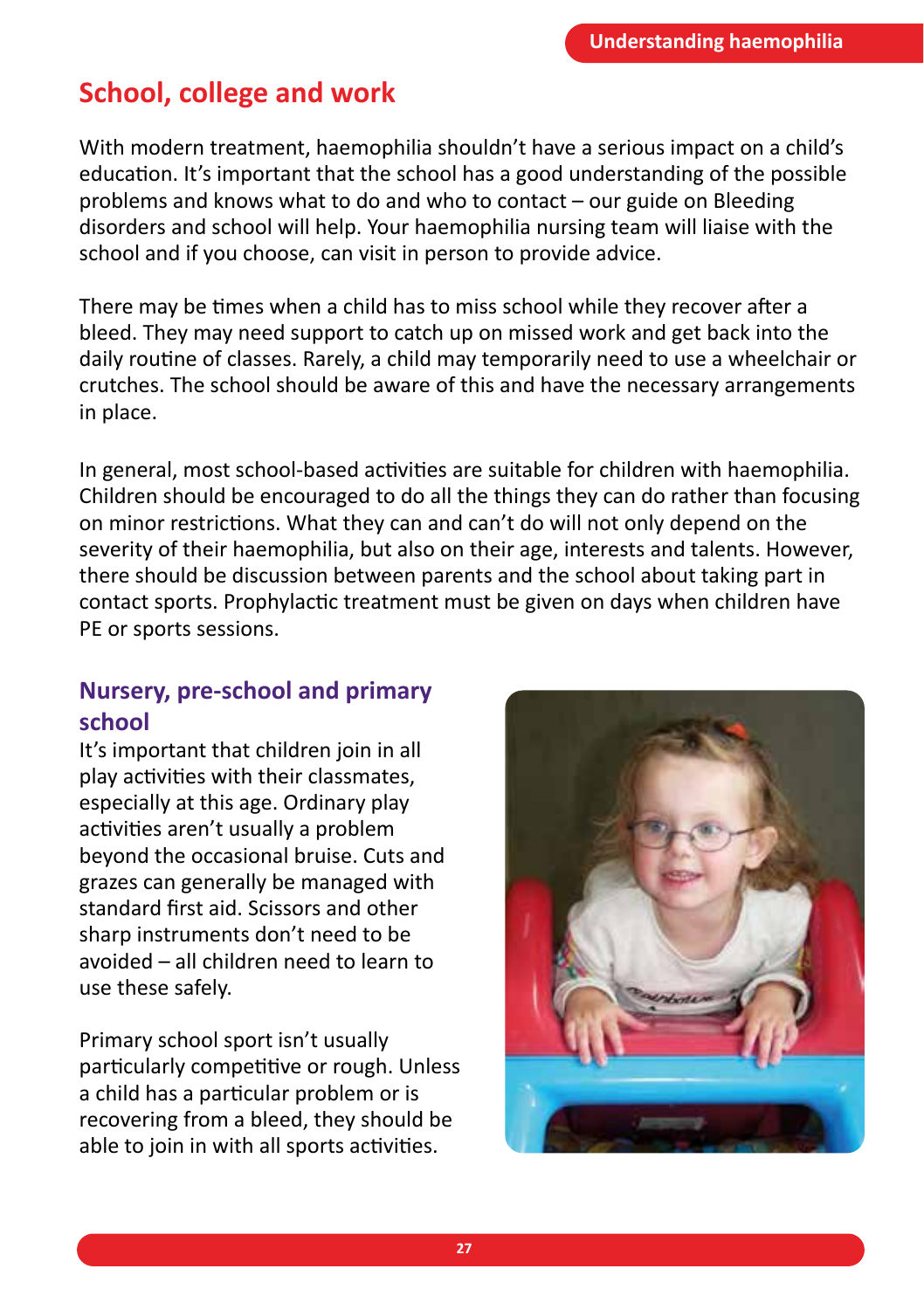#### **Secondary school**

As young people get older, the range of sports and other activities they want to join in gets wider. The sports and activities they enjoy also tend to get more competitive and rougher. It's important that young people have the right clothing, footwear and equipment for any activity.

The relative risks and benefits of different sports will vary for each individual and each sport. If a particular sport does cause a problem, the young person may need to find an alternative and seek advice from their parents, haemophilia centre and the school.

#### **College and work**

Most young people with haemophilia will go through school much as the rest of their peer group. This means that choosing to go to college or out to work won't be any different either.

College or a job brings new friends and workmates, employers and tutors. A young person with haemophilia has to decide who to tell and what to tell them about haemophilia.

![](_page_27_Picture_7.jpeg)

This can be daunting – they may be worried that they will be treated differently if people know. This is an individual decision which means thinking about whether telling someone will make life easier or more difficult.

It can be helpful to know there is some support and understanding if they have a bleed.

One good reason for telling a tutor or employer is so that a safe storage place can be available for some factor concentrate so that it's on hand in case of a bleed. If people don't know, it's worth considering how they will react if they find out later, or from someone else.

Most people won't know much about haemophilia, so it can take time to explain and deal with their concerns. It may help to have some accurate written information to give them or refer them to our website.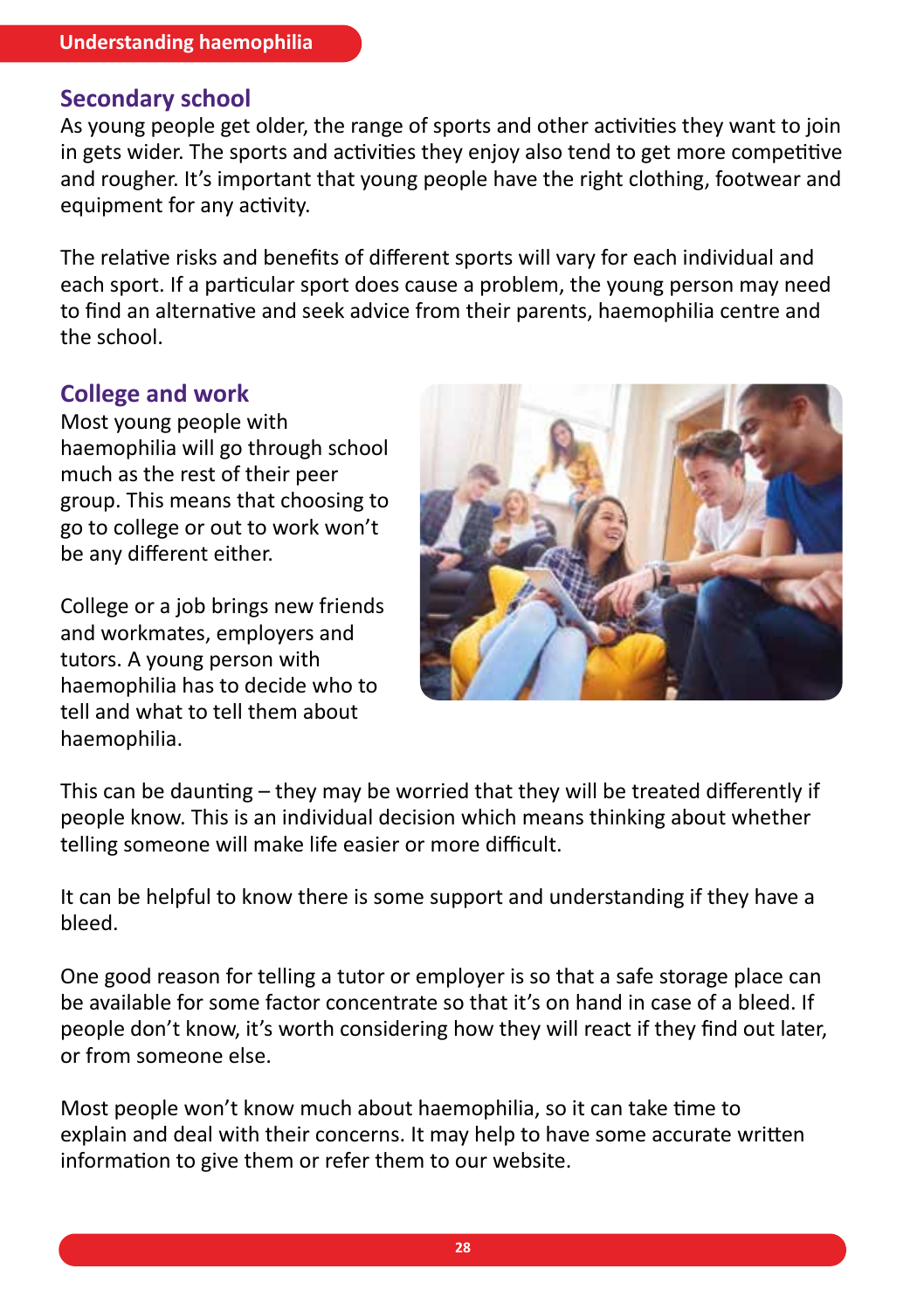## **Travel**

For anyone planning to travel, important considerations include the following.

- Taking up-to-date written medical information, including diagnosis details and the name and phone number of the haemophilia centre.
- Discussing travel plans with the haemophilia centre, including whether a supply of treatment should be taken and if so, how much.
- Getting a letter from the haemophilia centre explaining about carrying treatment in hand luggage and though security checks.
- Finding out the contact details of haemophilia centres in the places being visited. Information is available from the haemophilia centre, the World Federation of Hemophilia (**www.wfh.org/en/home**), or call us on 020 7939 0780.
- Getting travel insurance that covers haemophilia, including repatriation costs.
- Carrying identification about haemophilia such as a bleeding disorders card or MedicAlert bracelet or necklace.

Our travel insurance fact sheet has lots of tips on travelling with a bleeding disorder – download it from **haemophilia.org.uk/support/day-day-living/patient-support/**

![](_page_28_Picture_10.jpeg)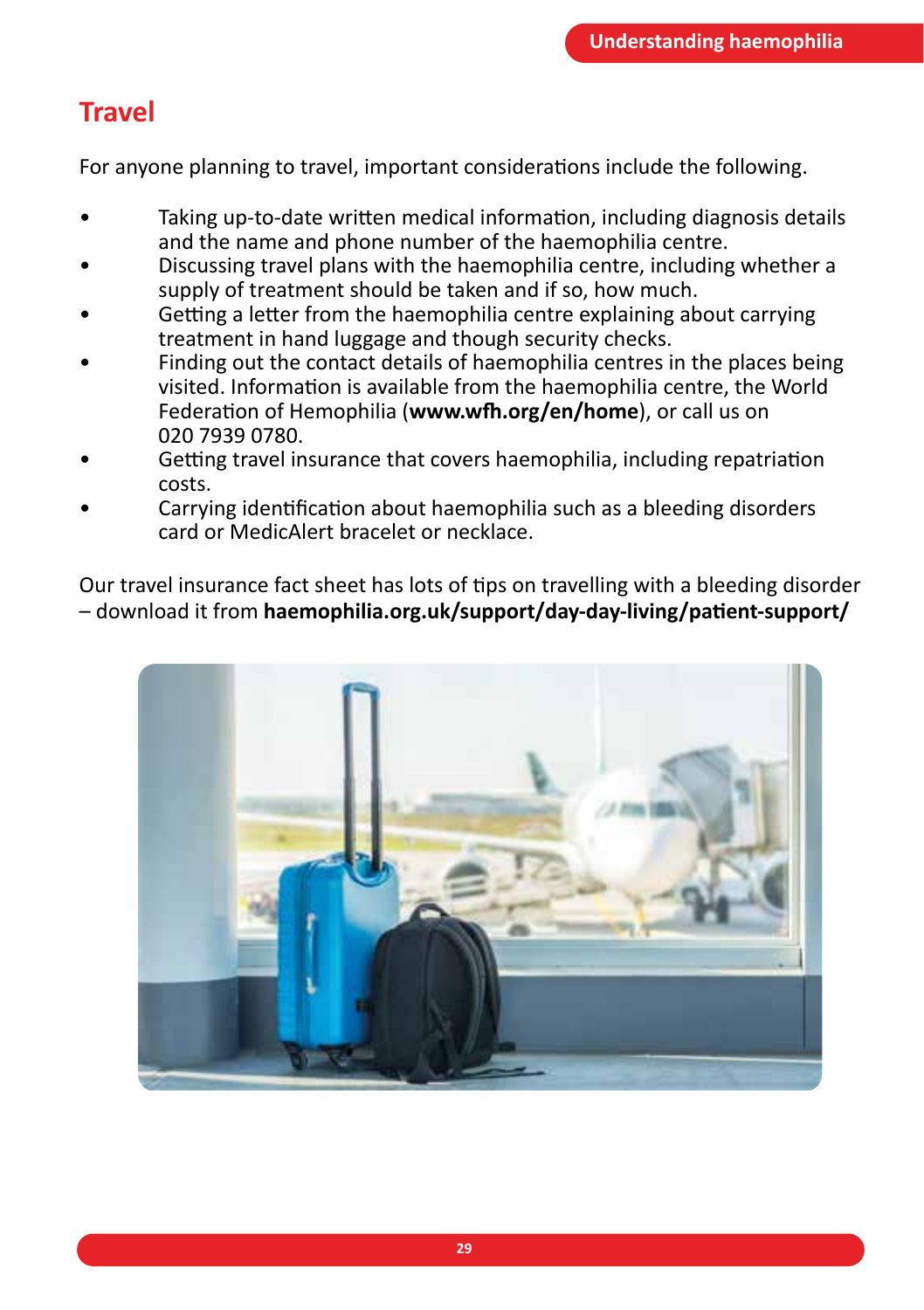## **Pregnancy and haemophilia**

Prenatal diagnosis is usually offered to help with reproductive planning and risk assessment.

If you know that haemophilia runs in your family, you may wish to have a test during pregnancy to find out the sex of your baby.

Free foetal DNA (ffDNA) is a blood test arranged by your haemophilia centre to find out the sex of your baby during the early stages of pregnancy.

As early as nine weeks of pregnancy cells from your baby (foetal cells) can be detected in your blood and these are analysed to work out the baby's sex. The test results take about a week

![](_page_29_Picture_6.jpeg)

and your haemophilia centre will contact you as soon as they have the results.

If you don't want to know the sex of your baby your haemophilia centre can still do the test but inform your obstetric team without telling you the results. At this stage, some women will choose not to continue their pregnancy, this should be discussed with the haemophilia doctor.

If you are carrying a male foetus, you may then choose to have a test called chorionic villus sampling (CVS). CVS is a test where the doctor takes a sample of cells from the placenta. It is usually carried out between 11 and 14 weeks of a pregnancy.

To do the test, the doctor puts a fine needle through the wall of your abdomen or a thin tube into your vagina and up into the womb. They can then take a small sample of cells from the placenta for genetic testing.

An additional possible test is amniocentesis. This means taking a sample of fluid from the womb, from inside the membrane holding the baby. The fluid contains cells from the baby that can be genetically tested. Amniocentesis is usually done later in pregnancy than CVS, from between 15 and 20 weeks until near the end of pregnancy.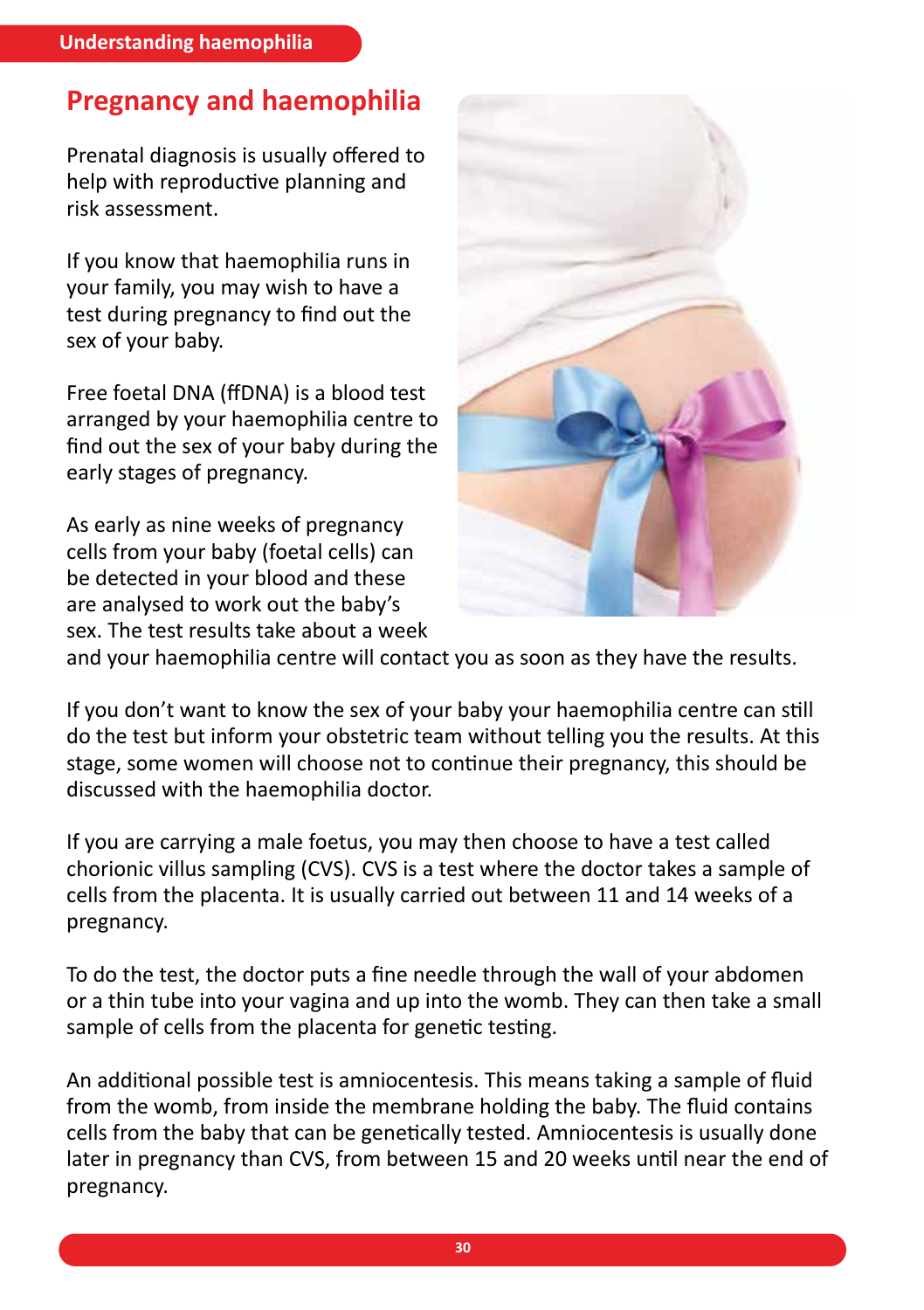There is a risk of miscarriage with CVS and amniocentesis tests – about 1 in 100. Your doctor will talk you through all the possible risks and what the test can show before you decide whether you want to go ahead.

**Management of care for all pregnant carriers should involve close cooperation between the haemophilia and obstetric teams. It is important to have a clear plan for delivery that is shared with the mother to be and kept in her medical notes.**

#### **Preimplantation genetic diagnosis (PGD)**

This may be an option available to couples who could have children affected by haemophilia. Couples can opt for PGD to make an informed decision before pregnancy.

PGD involves identifying the genes or chromosomes in embryos for gender and haemophilia. Embryos which are unaffected by haemophilia can then be transferred to the uterus.

Because the embryos need to be tested in a lab, IVF is needed, even if you and your partner have no fertility problems. Funding needs to be applied for and agreed before a referral can take place so speak to your haemophilia team to get more information about this.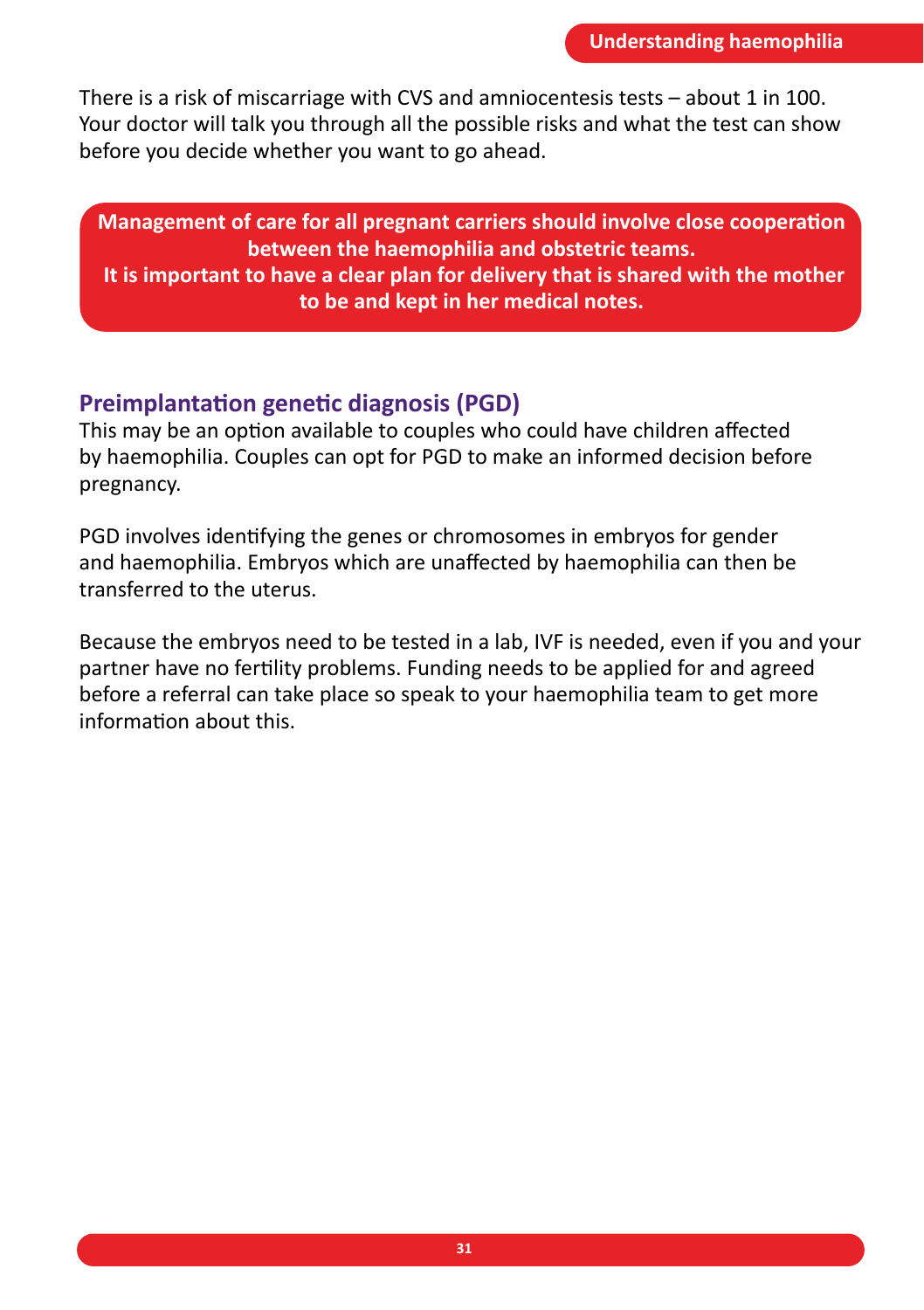## **Glossary of terms**

**Bleeds** - Bleeding into the muscles and the space between joints

**Circumcision** - Surgically removing part or all the foreskin

**Factor replacement** - A treatment that replaces the low or missing factor in people with therapy haemophilia so that blood will clot if they have an injury

**Haemophilia A** - lifelong hereditary blood disorder in which people bleed more easily and bleeding lasts longer than normal. It is caused by a defect in a protein needed for blood clotting

**Hereditary** - Passed in the genes from parent to child. The basic unit of heredity is the gene

**Inhibitor** - Antibody to factor treatment

**Joint** - The place where two or more bones come together

**Menorrhagia** - Heavy periods with severe cramping

**Obligate carrier** - Daughter of a father with haemophilia

**Prophylaxis** - Treatment given regularly to prevent bleeding before it starts

**Subcutaneous** - A method to deliver medicine into the body that involves inserting a needle into the fatty tissue just beneath the skin

**Target joints** - Joint where bleeds occur most often.

**Trough level** - The lowest level that a medicine is present in the body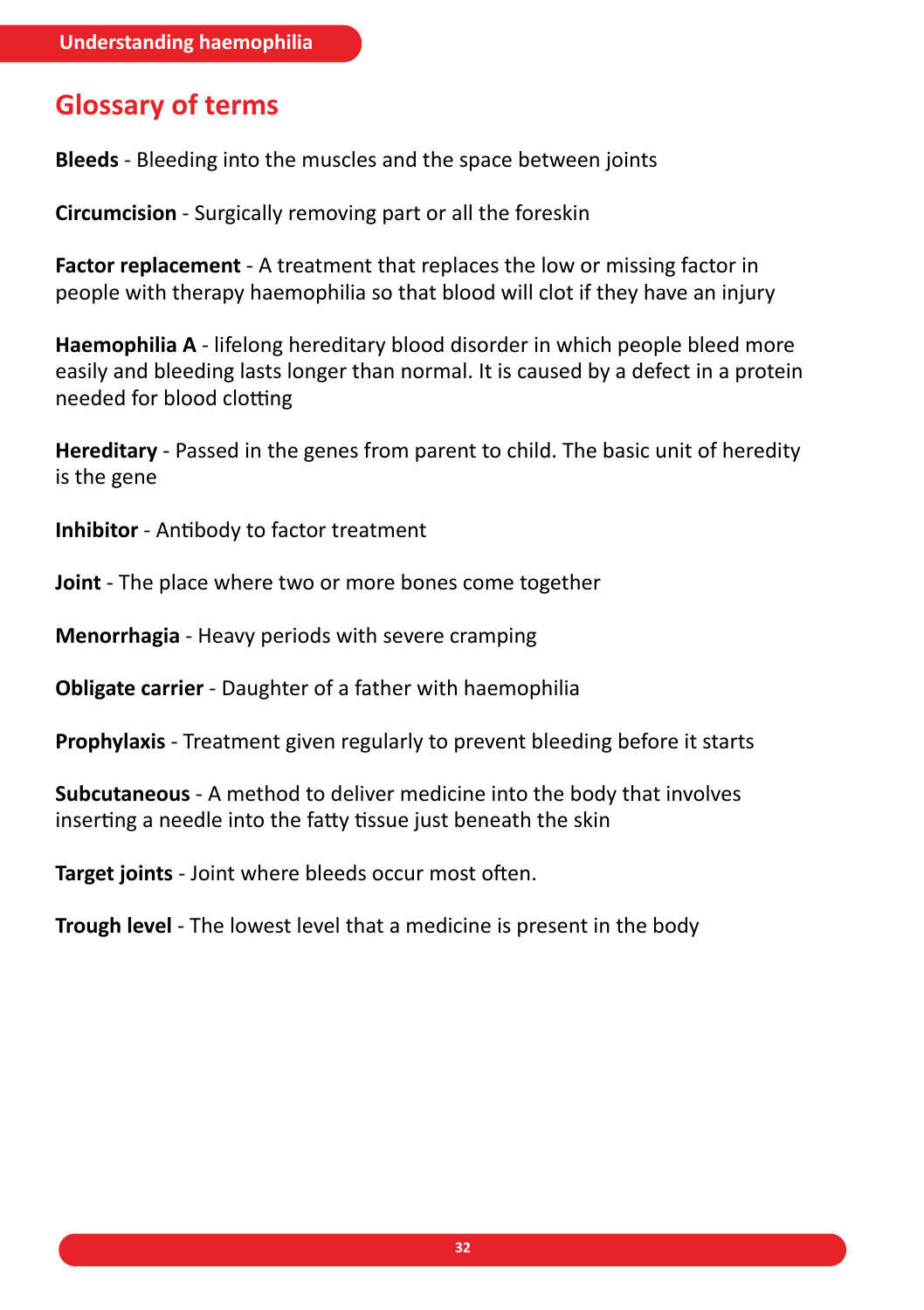## **About The Haemophilia Society**

We are the only UK-wide charity for all those affected by a genetic bleeding disorder; a community of individuals and families, healthcare professionals and supporters.

For 70 years we have campaigned for better treatment, been a source of information and support, and raised the awareness of bleeding disorders.

#### **We want to ensure that everyone affected by a bleeding disorder:**

- Has equality of opportunity
- Has the opportunity to connect with others in the community
- Has the knowledge to feel empowered

#### **We do this by:**

- Raising awareness about bleeding disorders
- Providing information and support throughout our members lives
- Influencing and advocating on health and social care policy and access to treatment

More than 36,000 men, women and children in the UK have a diagnosed bleeding disorder, and the number rises every year. Membership of The Haemophilia Society is free and open to all.

Our peer support through local groups around the UK, global family network, and online community, offers friendship and a listening ear when needed, as well as enabling people to share their views and experiences. By bringing people together for information and support at events tailored to all life stages, we amplify their voices to reduce isolation and influence government, welfare and health care policy.

Our community are at the heart of everything we do – we work collaboratively with members and health professionals to ensure we make decisions influenced by their valued input and direction.

As bleeding disorders are rare, many people will never encounter The Haemophilia Society; we are largely invisible beyond the communities we serve. So, we have to work doubly hard to raise both awareness and understanding of bleeding disorders and vital funds needed to give those affected the services they deserve and need to live the best life they can.

To find out more, or to become a member for free, visit our website at **haemophilia.org.uk** or call us on **020 7939 0780.**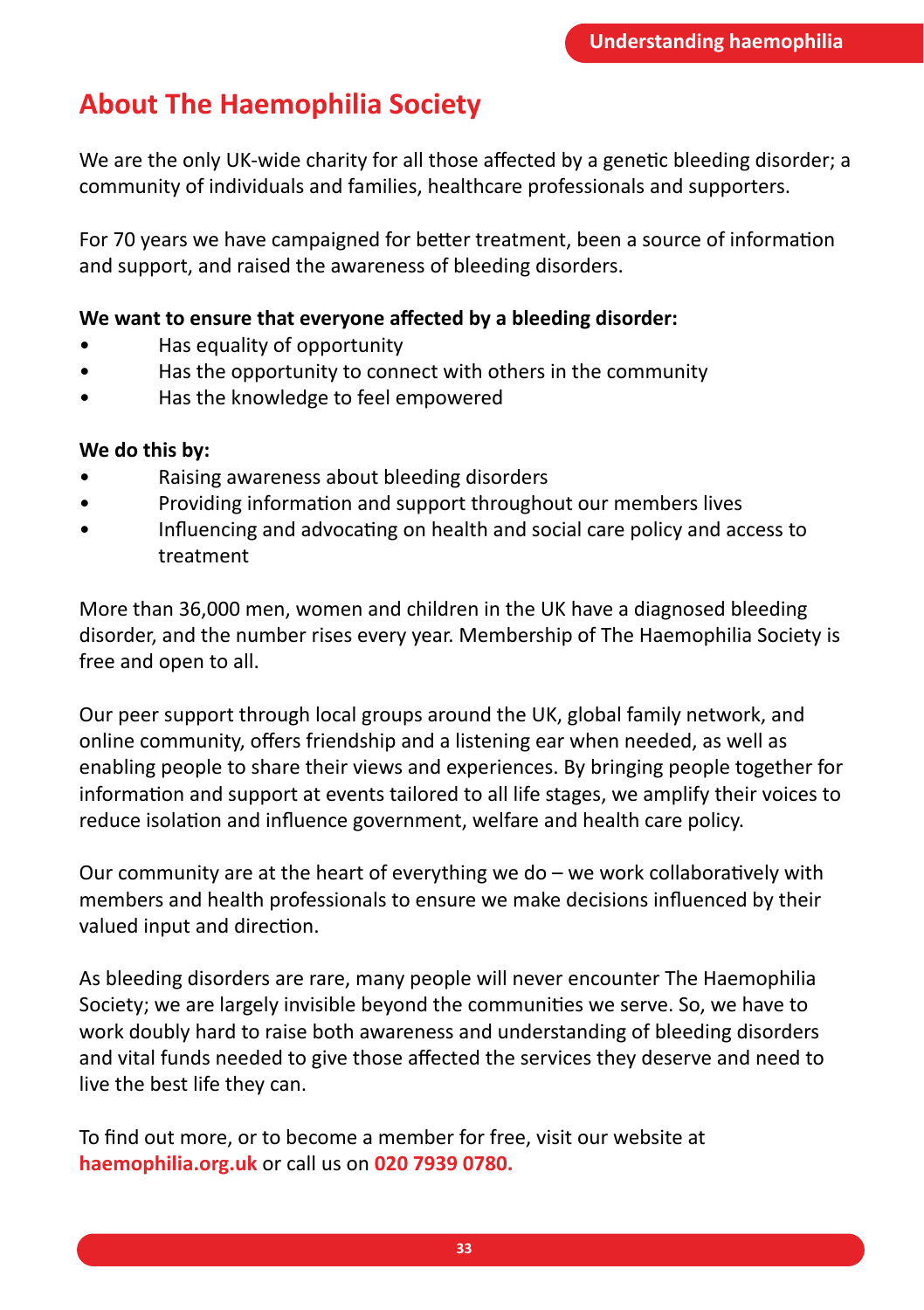## **Notes**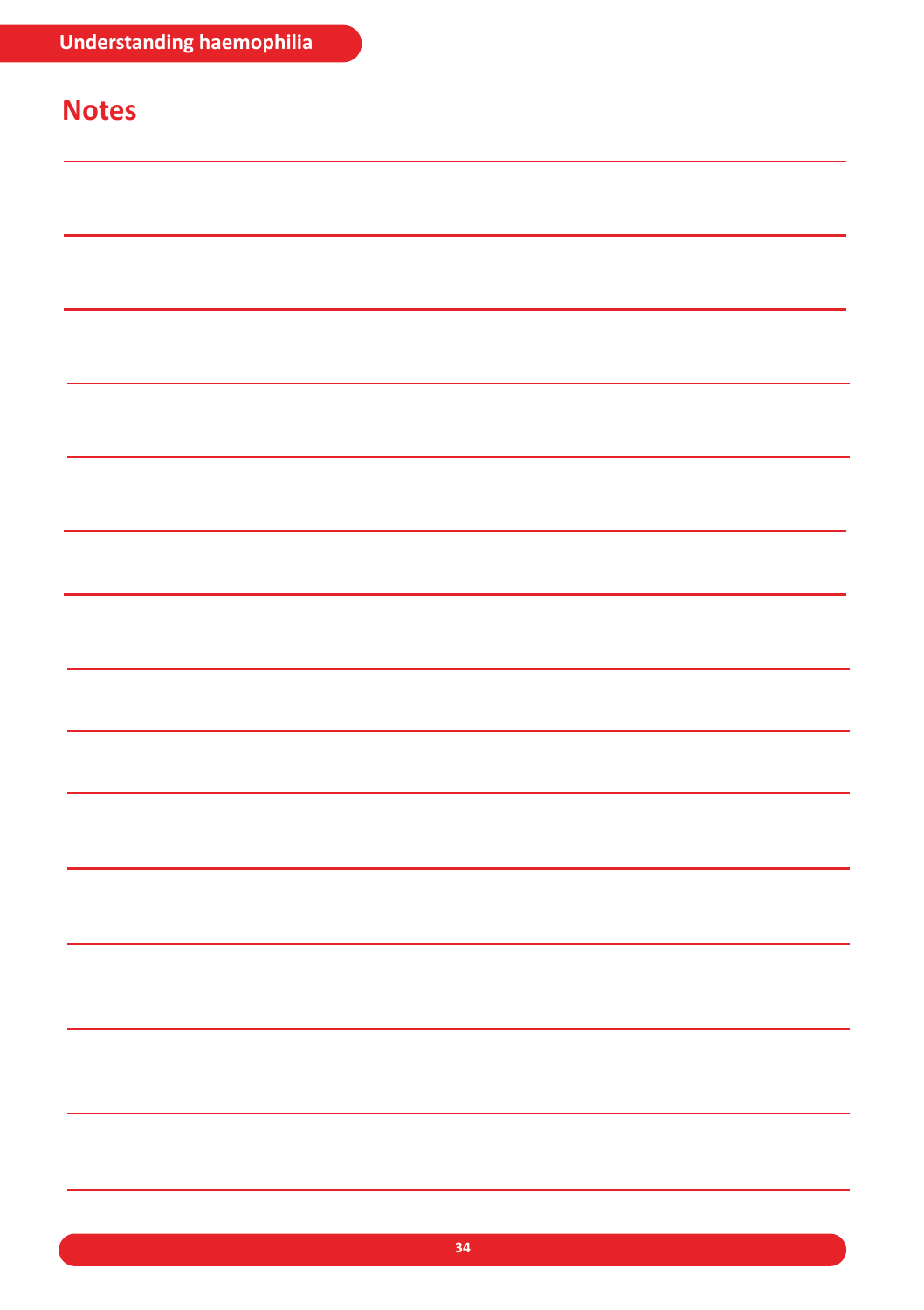## **Notes**